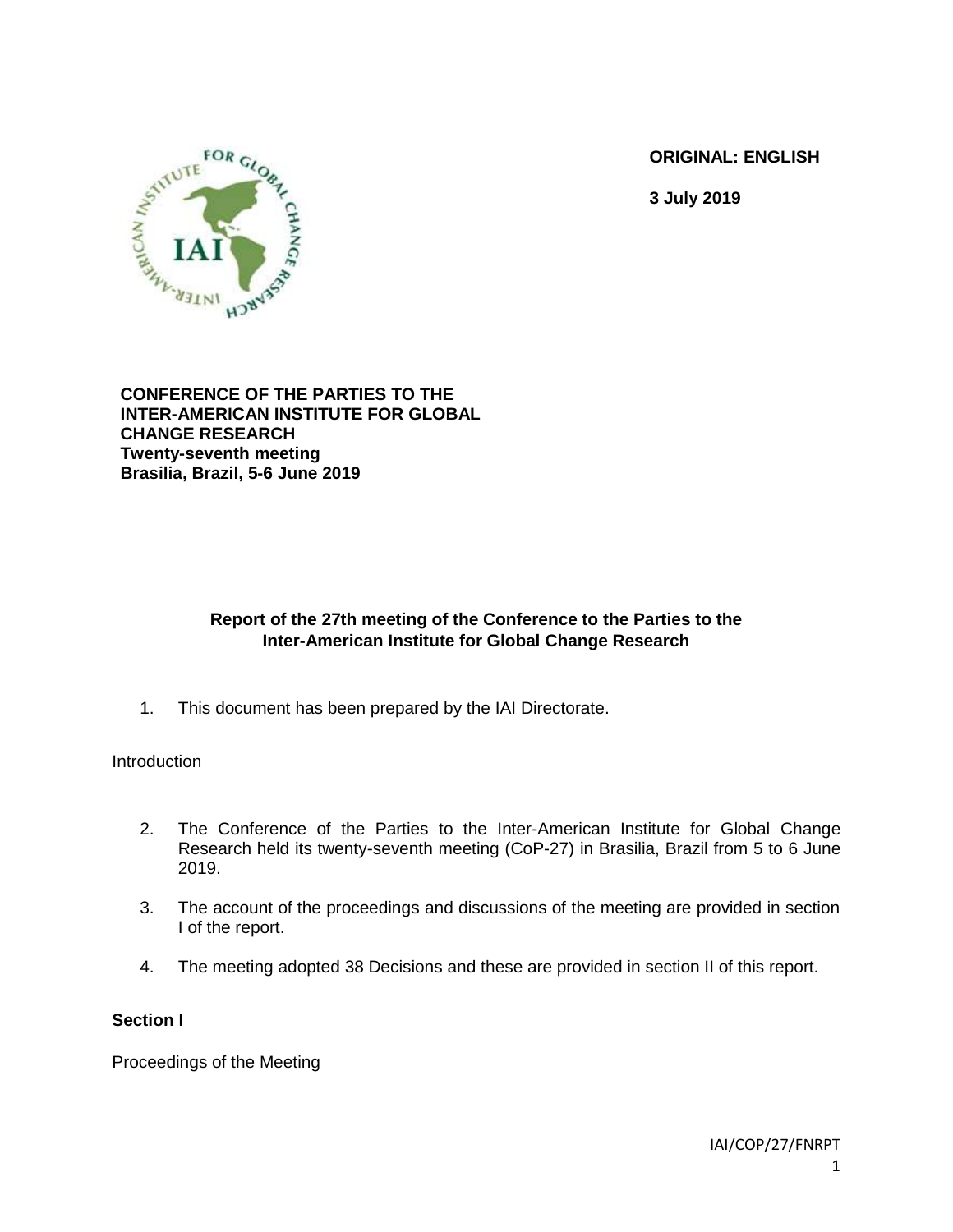### Introduction

- 5. In accordance with *the Agreement establishing the Inter-American Institute for Global Change Research*, Article V, *The Conference of the Parties*, paragraph 3, the 27th meeting of the Conference of the Parties to Inter-American Institute for Global Change Research was held in Brasilia, Brazil from 5 to 6 June 2019.
- 6. All Parties were invited to attend. The following Parties to the Agreement attended: Brazil, Canada, Chile, Colombia, Guatemala, Mexico, Panama, Paraguay, United States, Uruguay.
- 7. Two States not Parties to the Agreement, Guyana and Suriname, participated as observers to the meeting. One State outside of the region, the Republic of Korea, also participated in the meeting.
- 8. The complete list of participants, including observers, is available on the IAI website at: http://www.iai.int/en/post/detail/27a-reuni%C3%B3n-de-la-conferencia-de-las-partesdel-iai-brasilia-brasil#contenido7

## Opening of the Meeting

9. On Wednesday, 5 June 2019 the Vice President of the Executive Committee, Dr. Jean Ometto, opened the meeting and welcomed delegates. He invited Dr. Julio Seneghini, Vice Minister of Science, Technology, Innovation and Communications, to address the meeting.

#### Opening statements

- 10. Dr. Julio Semenghini, Vice Minister of Science, Technology, Innovation and Communications, welcomed delegates and observers to CoP-27 and to Brasilia, Brazil. He stated that Brazil is honored to host CoP-27 and highlighted the importance of the IAI's work to the ministry of Science, Technology, Innovation and Communications. He noted that international cooperation in science and technology is fundamental in activities to face the challenges posed by global change. He further stated that climatic and environmental problems don't have borders and solutions require joint efforts and research. He thanked participants and on completion of his presentation he introduced a written statement from Dr. Marcos Pontes, Minister of Science, Technology, Innovation and Communications of Brazil.
- 11. The Minister stated that it was a great pleasure to open the meeting of the IAI in Brazil. He noted that the IAI has an important role in providing countries of the region with the information necessary to face global change. Moreover, Minister Pontes stated that highlevel science should be viewed as an opportunity to cooperate across nations and investment needed cannot be funded by one country alone. He also noted the important role of basic science and training of young students to become researchers and that this is becoming more important now than ever. Social, economic and environmental issues need to be informed by science. Science, technology and innovation should result in a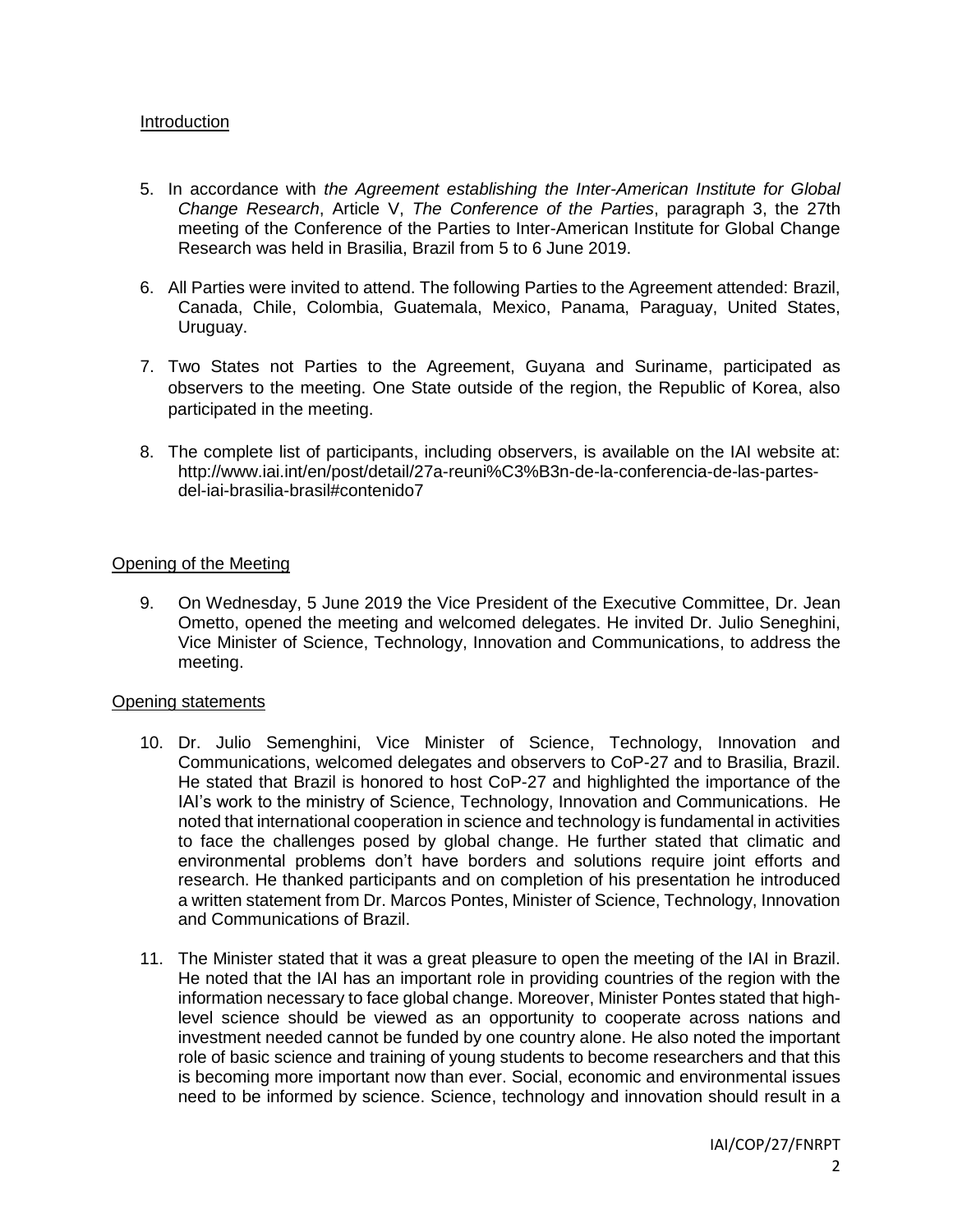healthier environment. The Minister gave an overview of the scientific productivity of Brazil and the many cutting edge areas of research it is investing in. He concluded by thanking all participants and invited them to a productive meeting.

- 12. The Chair opened the first day of meetings by extending a warm welcome to Party representatives and observers.
- 13. The IAI Executive Director expressed gratitude to Brazil for its warm welcome to the Parties and the generous contributions which made CoP-27 and the 47th and 48th meetings of the Executive Council meetings possible. He stated that global challenges facing the Americas need urgent attention and that the IAI has an essential role to play in providing its Parties with needed scientific information to assist in the development of public policy. He reminded Parties that such information is not prescriptive but provides policy makers with an understanding of possible consequences public policy decisions may have. He reiterated that the IAI provides the means to solve problems that no one country can face alone. This meeting will touch on a number of important topics which will provide the IAI with the mechanisms to fulfill its objectives and meet the needs of its Parties. He thanked all the observers from the Scientific Advisory Committee and Science Policy Advisory Committee for their work and continued engagement with the meetings.

1ST SESSION, 5 JUNE 2019

### Administrative and financial matters

#### Agenda item 1: Election of CoP Bureau

14. Parties elected the composition of the CoP Bureau. The following Parties were elected: Brazil, Chair; Panama, Vice Chair; Guatemala, Second Vice Chair

#### Agenda item 2: Adoption of the agenda

- 15. Following the election of members to the CoP Bureau, the Chair invited Parties to adopt the provisional agenda to CoP-27 (IAI/COP/27/2).
- 16. A minor change to the agenda was agreed, namely, to switch the order of the  $2^{nd}$  and  $3^{rd}$ sessions.
- 17. Parties adopted the agenda by consensus.

## Agenda item 3: Approval of the *Report of the 26th meeting of the Conference of the Parties*

- 18. Parties were invited to approve the *Report of the 26th meeting of the Conference of the Parties* (CoP-26, Antigua) (IAI/COP/27/3).
- 19. Parties approved the *Report* of CoP-26.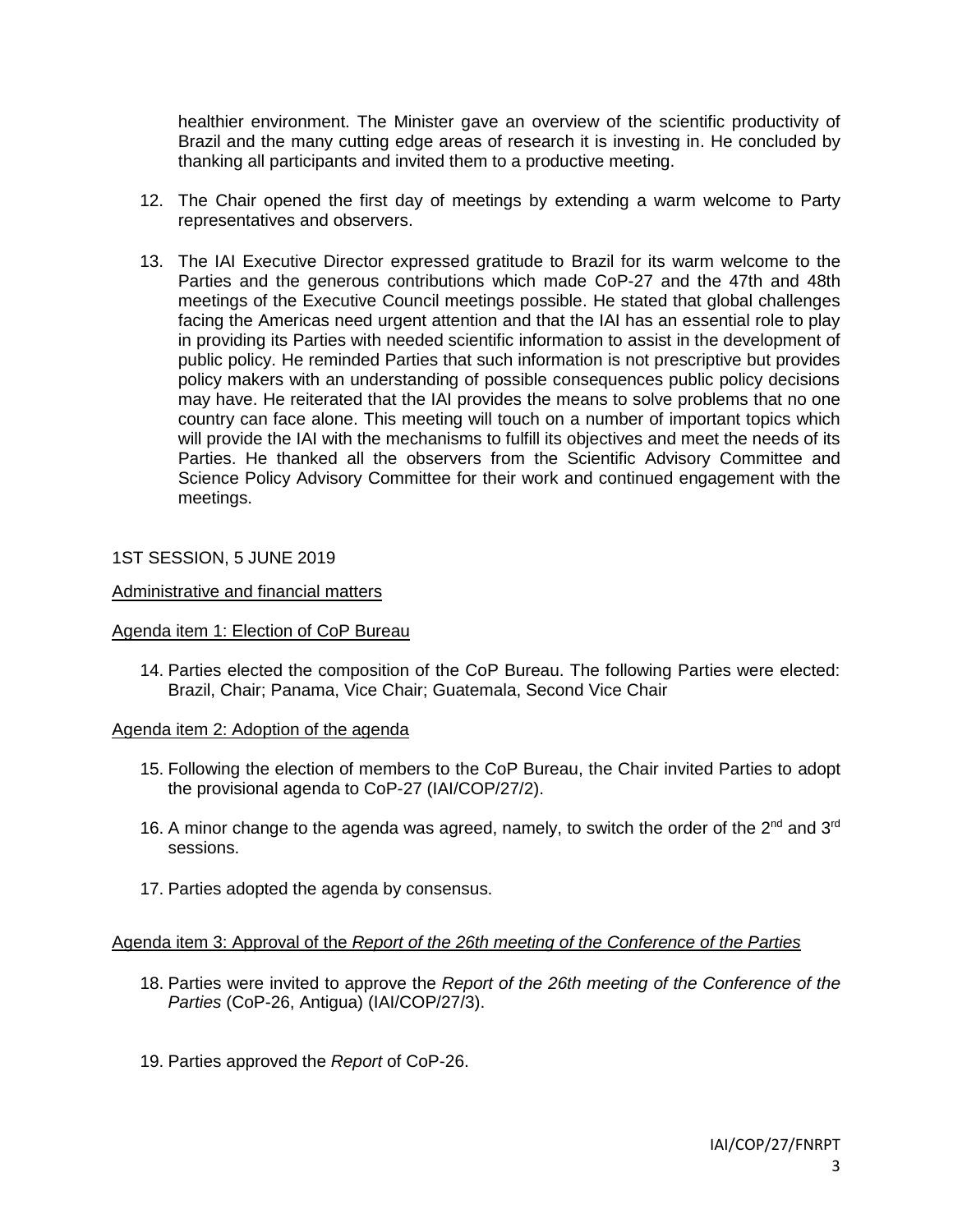## 2ND SESSION, 5 JUNE 2019

### Agenda item 4: Administrative and financial matters

### 4(a): Report of the Credentials Committee

## 4(b): Report of the Standing Committee for Rules and Procedures

- 20. The IAI Executive Director reported that Credentials were all available to Parties upon request. Parties were informed that the meeting has quorum.
- 21. Agenda item 4b was presented by IAI Executive Director as both representatives of the Standing Committee for Rules and Procedures were unable to attend. He reported on behalf of Argentina the recommendation to not change the Rules and Procedures and accept the report as it was.
- 22. The report was accepted by consensus.

### Agenda item 5: Financial and budgetary matters

5(a): Annex 1: Overview of the financial status for the financial year 2018-2019 5(b): Annex 2: Core Budget and Country Contributions for FY 2019-2020 and Preliminary request 2020-2022 5(c): Annex 3: Auditors report 5(d): Annex 4: Report of the Financial and Administrative ad hoc Committee

- 23. The Chair invited the IAI Directorate to provide an overview of the financial status for the fiscal year 2018-2019 and to highlight any matters of concern, as well as to provide a summary of the proposal for the Core Budget and Country Contributions for FY 2019-2020 and Preliminary request 2020-2022.
- 24. The IAI Executive Director noted the positive results of the Auditors report and the recommendation of the Finance and Administrative Committee which stated: *The FAC received and has reviewed the IAI's core budget request for the coming fiscal year, and recommends that the Executive Council forward it to the Conference of the Parties for approval*.
- 25. The IAI Directorate was recommending no increases in Core Budget and in country contributions for the next intersessional period. However, it was noted that this level of support was not sustainable in future years.
- 26. The IAI Administration, Finance and Operations Officer presented a comparison of the budgets from previous years. She noted that expenses remained stable and that the IAI Directorate continues to evaluate and review procedures with a view to eliminate duplication of work and increase efficiency. This exercise has resulted in a savings of USD 6,000 in expenses related to information, communication and network technologies. The 2020 - 2022 preliminary budget has increased slightly but the requested contributions have not increased.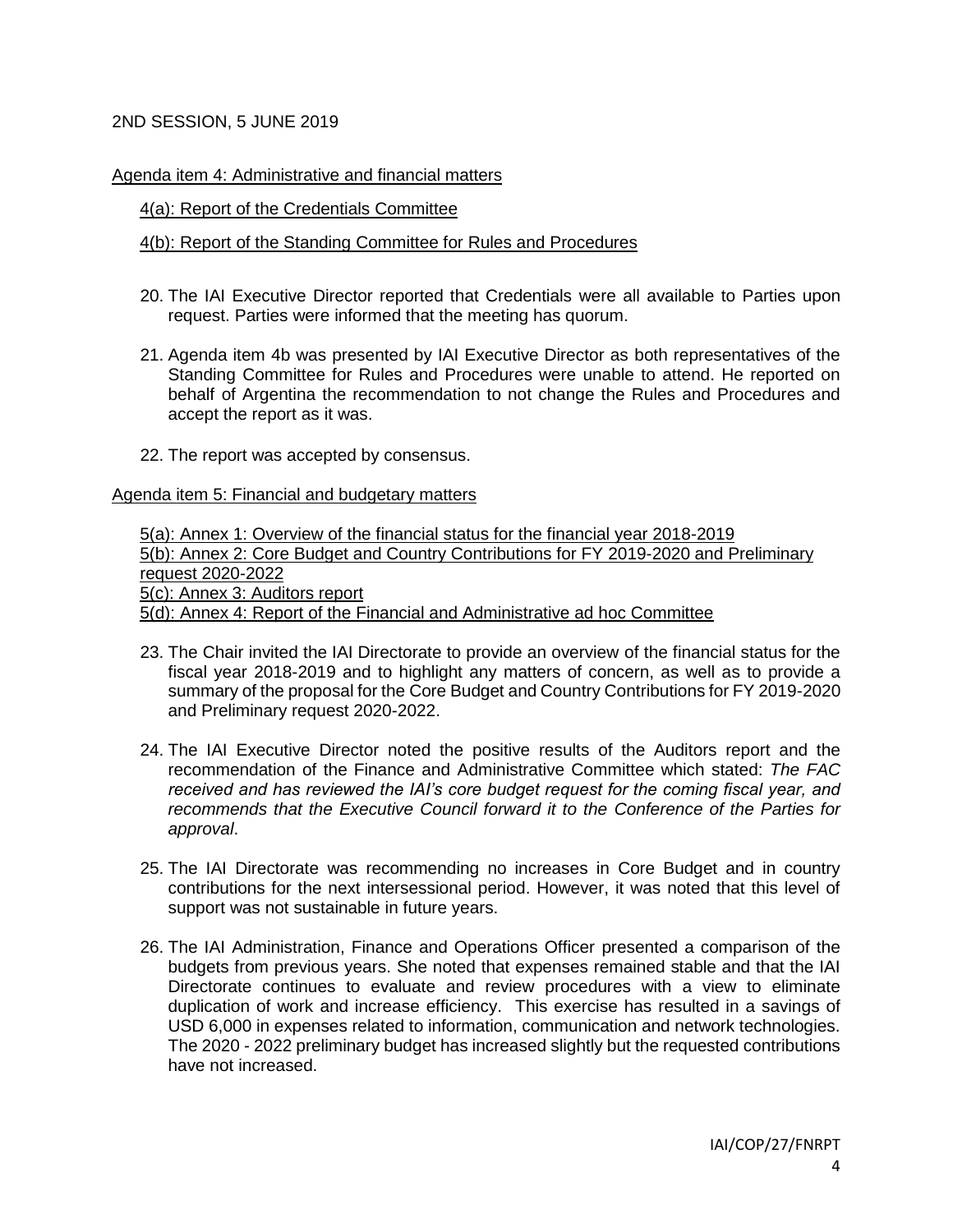- 27. The IAI Executive Director stated that the lack of Party contributions was placing a serious strain on the ability of the IAI Directorate to meet its workplan. He stated that he was able to maintain the budget at the level of last year because staff are taking on additional duties and finding cost-saving measures as much as possible. He reiterated that this situation cannot continue in the long-term and that the IAI Directorate will need to curtail services and will not be able to support many activities as obliged by the decisions under discussion.
- 28. The Chair invited representatives and observers to comment on this agenda item. Comments were made by representatives from Canada and United States.
- 29. The United States urged the Parties that had not met Core Budget obligations to do so as soon as possible so the IAI can continue doing the good work.
- 30. The IAI Executive Director read from the report to show how inflation had reduced the operating budget by nearly one half.
- 31. The United States thanked the Executive Director for the clarification. She stated that the current financial situation was not sufficient for the IAI to continue to grow.
- 32. The representative of the United States presented, on behalf of the Chair of the FAC to the Conference of the Parties, its review of the planning, preparation and implementation of IAI financial, administrative and project management issues.
- 33. The representative noted that it was recommended to the Executive Council that it forwarded the IAI's core budget request for the fiscal year 2019-2020 to the Conference the Parties for approval. The FAC recommended moving towards the United Nations pay scale but to delay use of the United Nations post adjustment. The IAI Directorate was commended for receiving an unqualified audit.
- 34. Canada suggested that IAI Directorate took a positive approach for increasing contributions to be better received by the Parties. The IAI Directorate agreed with this suggestion and stated that it will adjust its presentation for CoP-28 accordingly.
- 35. The Conference of the Parties approved the report (IAI/COP/27/5/ANNEX/d).

#### Agenda item 6: Decision XXVI/6: Regarding increases to Party Contributions

- 36. The Chair invited Parties to review the Decisions for Agenda item 5. The recommendations from the IAI Executive Council were highlighted.
- 37. The Conference of the Parties adopted the draft decisions contained in document *Financial and budgetary matters Annex 2: Core Budget and Country Contributions for FY 2019-2020 and Preliminary request 2020-2022*, no. IAI/COP/27/5/ANNEX/b.

3RD SESSION, 5 June 2019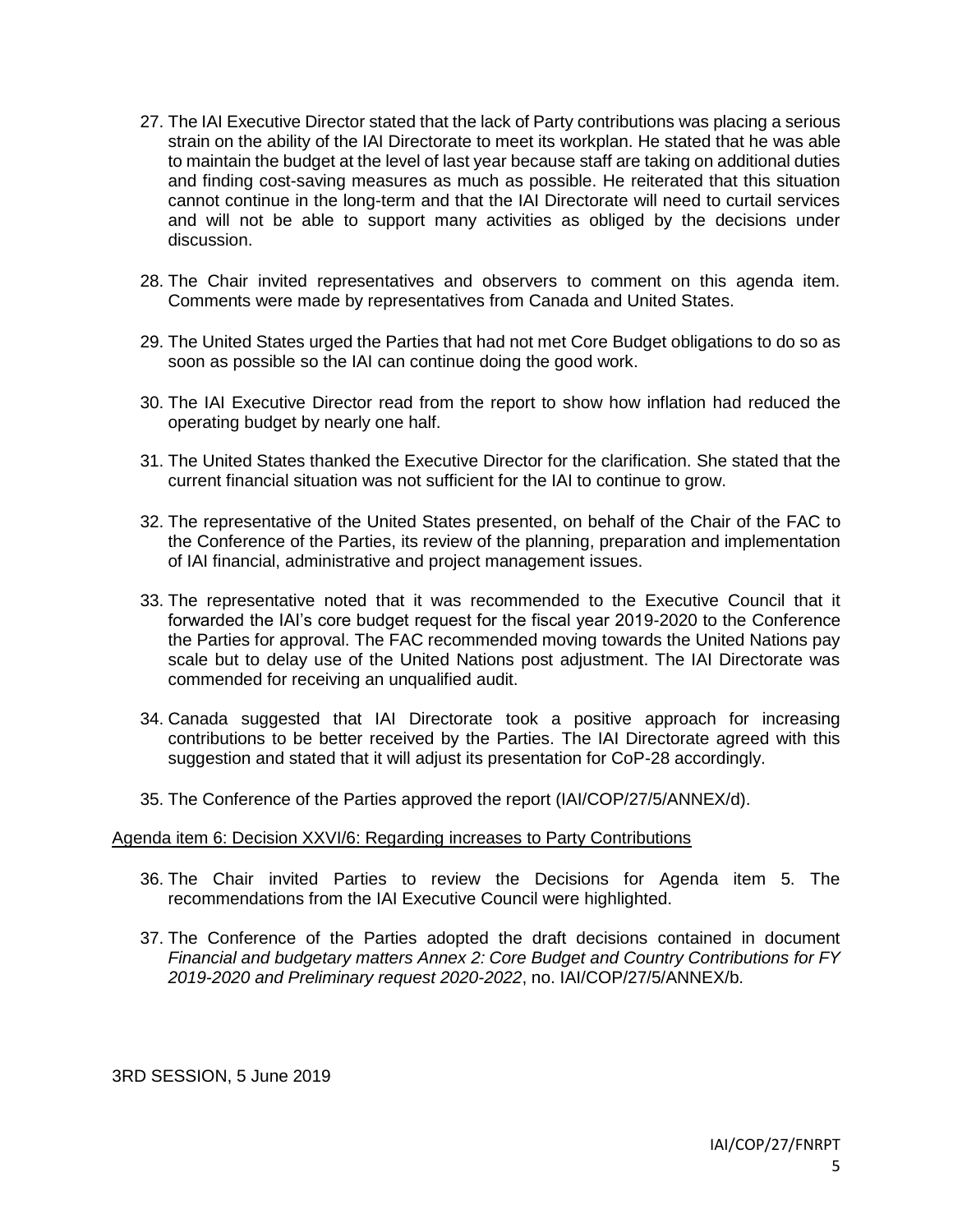## Science-Policy Workshop and Case Study presentation by Brazil

- 38. The Chair opened the 3<sup>rd</sup> session of the meeting by introducing presenters at the Science-Policy Workshop and Case Study by Brazil.
- 39. The presenters were requested to focus on the following three questions:
	- a. Can you provide examples of how your institution's activities and projects have contributed to the development of national regional policy?
	- b. What do you believe are the emerging priorities at the national and regional levels and how can the IAI assist Parties in meeting the challenges posed by these priorities?
	- c. What advice would you provide the IAI to better use the results of its activities and projects to inform policy makers?
- 40. The IAI Executive Director introduced the need to integrate science information into national policies. He introduced three presenters:
	- d. Dr. Mahlet Mesfin, Deputy Director for Science Diplomacy for the American Association of the Advancement of Science
	- e. Dr. Alexandra Moreira, Secretary-General of the Amazon Cooperation Treaty Organization.
	- f. Dr. Erica Key, Executive Director of Belmont Forum
- 41. He also introduced Dr. Andrea Araujo Nascimiento from Brazil and gave her the floor to present a case study from that Party.
- 42. Dr. Andrea Araujo Nascimento, Coordinator of Global Climate Change MCTIC in Brazil began by speaking on the interaction of science to public policy. She described Brazil's contributions to the United Nations Framework Convention on Climate Change through its national communications and biennial update report. She also spoke on Brazil's development of its National Policy on Climate Change and how annual estimates of greenhouse gas emissions are reported along with Nationally Appropriate Mitigation Actions. The Sirene National Emissions Registry System for the official reporting of monitoring data was introduced and described. She continued by mentioning how costeffective strategies were prioritized and then compared across future emissions scenarios. Lastly, she described a new initiative to develop a platform to supply information in a digestible way for policy makers about climate impacts: SISMOI – Brazilian System for Monitoring and Observing the Impacts of Climate Change. The impact analysis prioritizes water, food and energy.
- 43. The IAI Executive Director introduced Executive Director, Ms Alexandra Moreira of the Permanent Secretariat of Amazon Cooperation Treaty Organization (ACTO), and gave background on efforts to work with that regional organization in the future, as well as joint activities with regional organizations in South America.
- 44. Dr. Moreira thanked the Parties for the opportunity to the ACTO and its programme of work. She provided background on the organization and the importance of the Amazon region. ACTO is an Intergovernmental Organization formed by eight Member Countries: Bolivia, Brazil, Colombia, Ecuador, Guyana, Peru, Suriname and Venezuela, encouraging sustainable development and social inclusion in the region. She summarized the current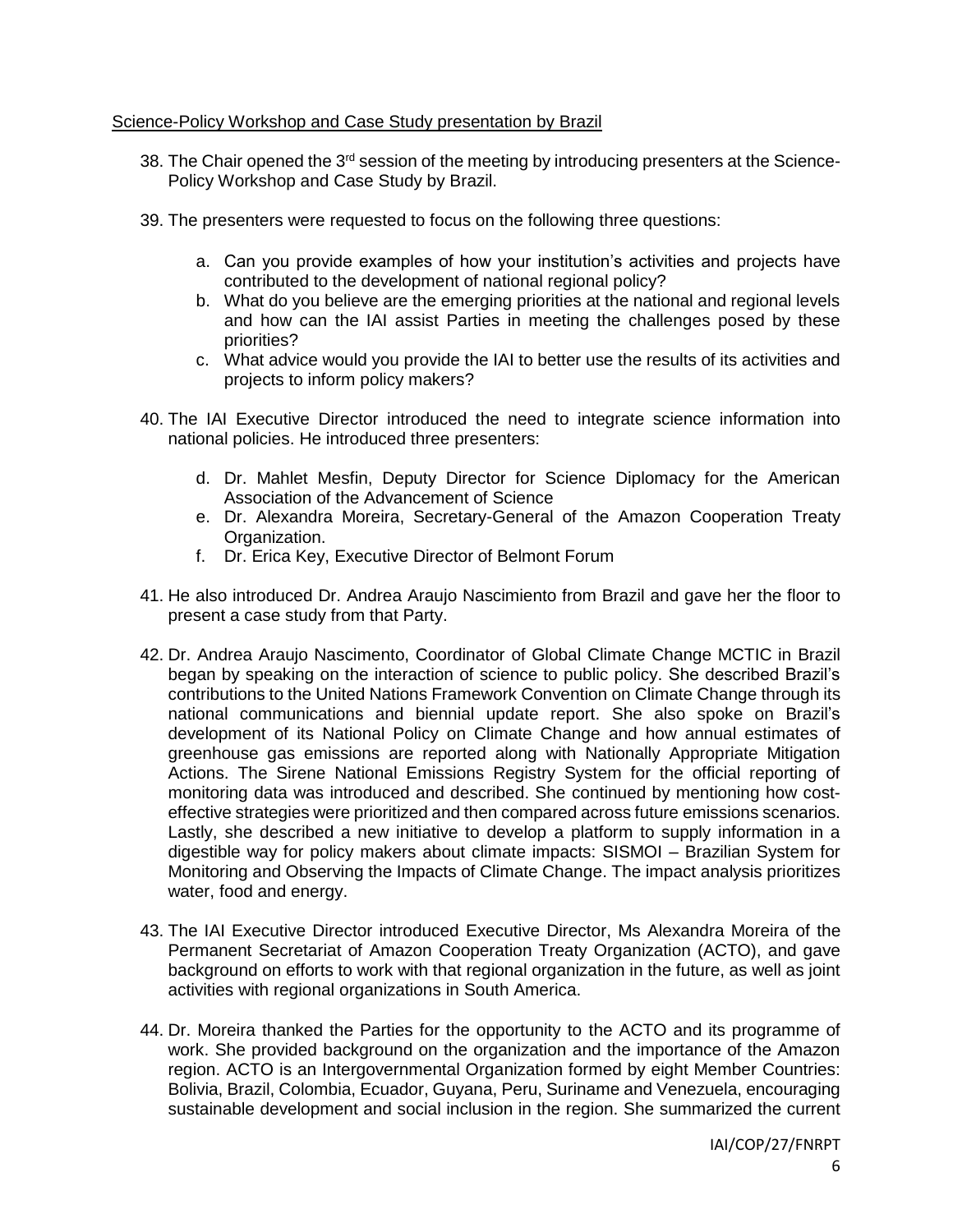threats to the Amazon and the work of the ACTO to ensure its sustainable development. Dr. Moreira described in detail a case study from Bolivia on monitoring forest cover in Amazon. Through this project, Bolivia was able to create a National Monitoring Center to promote the sustainable development of the region. She also introduced a project headed by ACTO to provide countries of the region with better infrastructure to combat illegal trafficking of species and to enhance participation in the Convention on International Trade in Endangered Species. She also described the Regional Amazon Observatory which should be implemented in the next two years. She concluded by highlighting opportunities for collaboration between the IAI and the ACTO and thanked the Parties the invitation to introduce the ACTO.

- 45. The IAI Executive Director introduced Dr. Mahlet Mesfin from American Association for the Advancement of Science (AAAS) and invited her to speak on the work of her organization.
- 46. Dr. Mesfin expressed her gratitude to present on the AAAS. She referred to the Memorandum of Understanding established between the IAI and the AAAS and thanked the Parties for the opportunity to work more closely with the IAI. She described the overlap between the two organizations in the intersection of science and policy. She spoke on the AAAS as the world's largest scientific organization with over 250 affiliate institutions. She described the AAAS Policy Fellowships, explaining that Fellows are placed in government offices to learn about and contribute to science-policy processes. Organizations across the world look to AAAS to help with science-to-policy. AAAS is assisting the IAI to build a fellowship program where early career scientists will be placed in national government offices and ministries. In addition to fellowships, AAAS works to engage the public and society with social media campaigns and jointly attended workshops. Dr. Mesfin introduced two new initiatives: The Center for Scientific Evidence in Public Issues which shares scientific and technical evidence with policy-makers working at all levels of government, and SciLine which is a unique service to help reporters connect directly with scientists. Lastly, she described the Center for Science Diplomacy which bridges the gap between science and diplomacy. The Center hosts regular publications, annual workshops, and public engagement. They also focus on Science Diplomacy Capacity Building, including joint efforts with the IAI.
- 47. The IAI Executive Director mentioned that the Directorate will be creating a Fellowship program with the help of AAAS. The Directorate presented on the program at a later time during the meeting.
- 48. The IAI Executive Director invited Dr. Erica Key, Executive Director of the Belmont Forum to present. He mentioned that three members of the Belmont Forum Steering Committee were present: The United States, the São Paulo Research Foundation, and the IAI Directorate.
- 49. Dr. Erica Key described the Belmont Forum as a partnership of over 125 resource organizations that work towards understanding and mitigating global change challenges. The Belmont Forum can work with anyone with funding or in-kind support. Belmont Forum partners maintain control over their resources and support their researchers. She described the transdisciplinary nature of research supported by the Belmont Forum which includes end users in all project stages, from research design to implementation to completion. Future funding will likely address migration, circular economy, green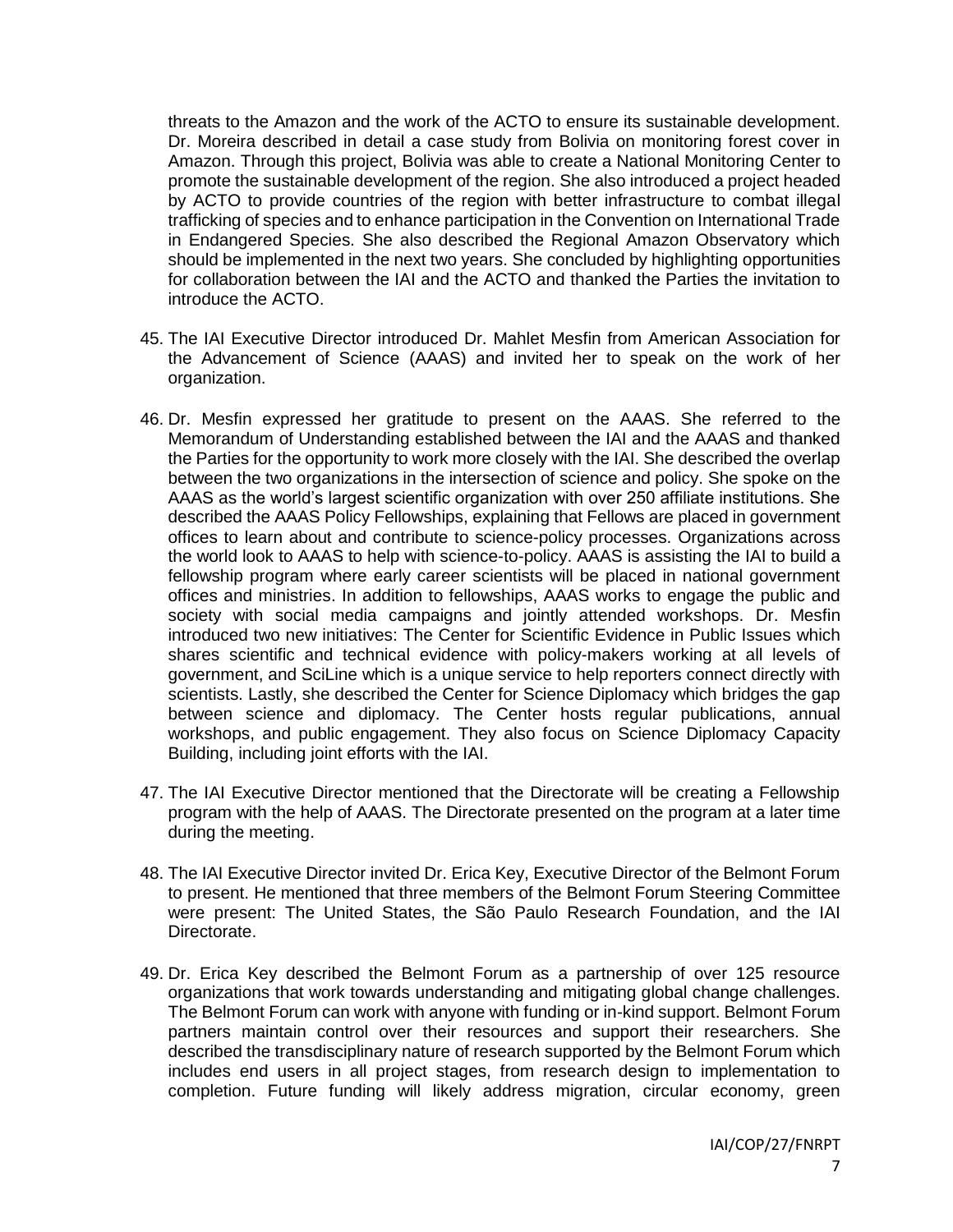urbanization, water and trade, climate-water-health, and other topics. The Belmont Forum recently relocated to Montevideo, Uruguay, and is co-housed with the IAI. The IAI and the Belmont Forum are planning shared activities and are looking forward to working in the Global South. There are workshops planned in Latin American and the Caribbean.

- 50. The IAI Executive Director spoke on efforts to create a flexible funding mechanism for the Americas, based on and in partnership with the Belmont Forum. He asked Parties to consider the strategic partnership with the Belmont Forum and described how three or more parties could create a Collaborative Research Action to bring in several parallel funding agencies to work on important issues.
- 51. The Chair opened the floor to discussion among Parties.
- 52. Comments were made by: Brazil, Canada, United States, the SPAC Chair, and the IAI Executive Director
- 53. The United States representative described free training in remote sensing (online and face-to-face) through the United States National Aeronautics and Space Administration. She invited Parties to contact her for more information.
- 54. The SPAC Chair expressed her appreciation for the Science-Policy workshop and for the direction it provides for the SAC and SPAC. She mentioned the interest of the Humboldt Institute in Colombia in becoming an Associate of the IAI.
- 55. Brazil thanked the speakers for their presentations. He stated that they were timely for the discussions they were having that week and relevant for the region. He made reference to the relevancy of the presentations to the activities listed in the draft IAI Strategic Plan.
- 56. Brazil expressed its interest in working with AAAS and learning about scientific cooperation and diplomacy. He also mentioned his interest in partnering with the Belmont Forum and suggested the IAI should continue to advance relations.
- 57. Canada referred to activities related to climate change and transdisciplinary research and stated the relevancy of the presentations to Canada's efforts to implement similar programs.
- 58. The IAI Executive Director thanked the speakers for their contributions. He invited the Parties to be present for the signing of the MOU between the IAI and ACTO.
- 59. The MOU between the IAI and ACTO was signed.

4TH SESSION, 5 June 2019

Executive Council

Agenda item 7: Report from the Executive Council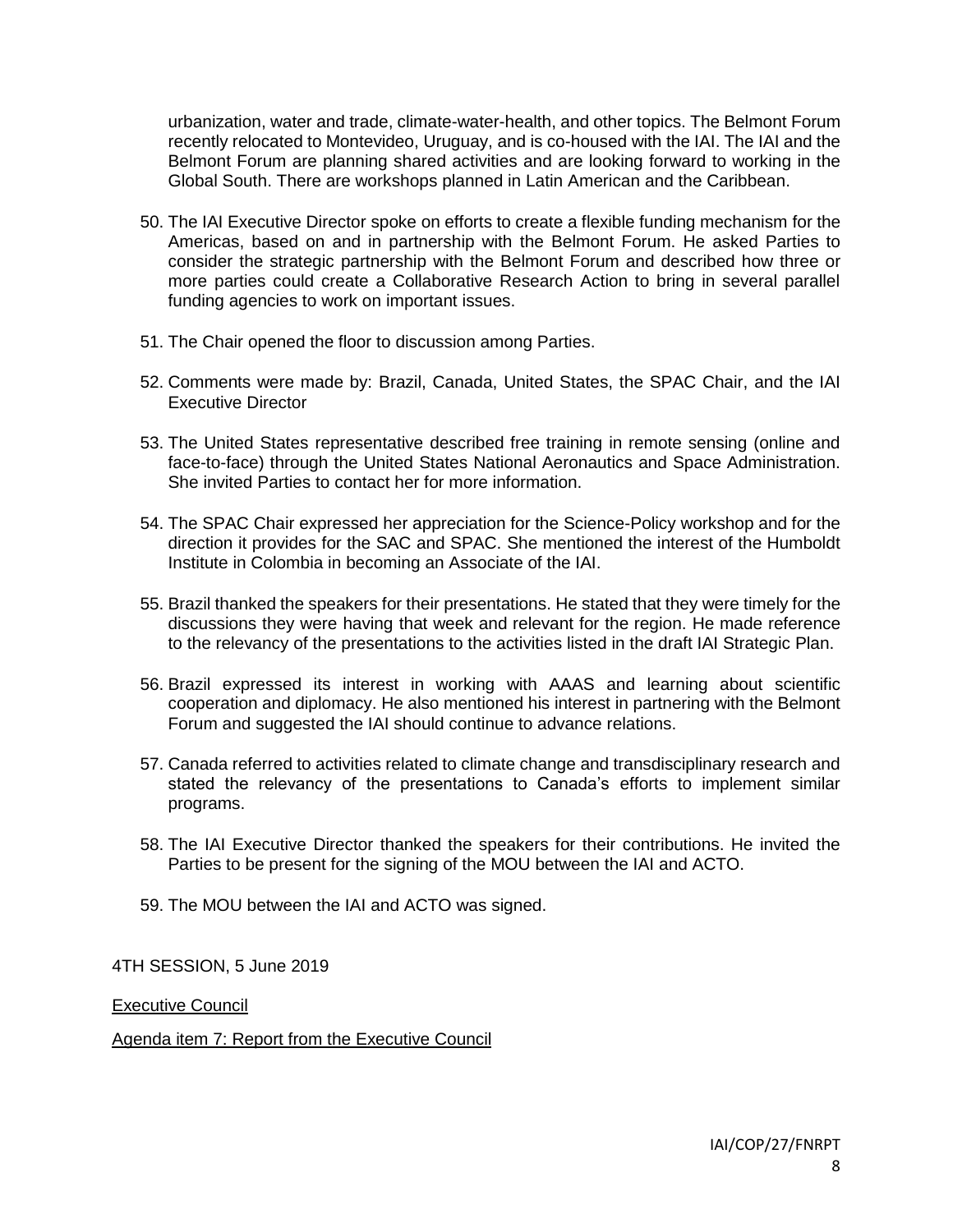- 60. The Chair read the list of Parties in attendance during the Executive Council meeting held on 4 June 2019.
- 61. The Chair asked the IAI Directorate to review the Recommendations from EC-47.
- 62. The IAI Executive Director went over the report from the Executive Council to the Parties, including the Recommendations to CoP-27 from EC-47.
- 63. Comments were made by: United States and Canada.
- 64. The United States stated that the idea of a flexible funding mechanism for the Americas had been discussed for many years. She continued by suggesting that the establishment of a task force on this topic may move the idea forward and that the United States would be a willing participant should such a task force be established.
- 65. The IAI Directorate presented a recommendation on the establishment of such a task force for consideration by the Parties.
- 66. Canada asked for clarification on the composition of the task force. The United States replied stating that it would be achieved by working with the Focal Points. She made the case for approaching both science funding agencies and development aid agencies. The message would be tailored to each individual organization which would be lost in a large gathering.
- 67. The Parties adopted the draft decision on establishment of the task force<sup>1</sup>.
- 68. The IAI Executive Director stated that following CoP-27, the Parties would receive a notification requesting membership on the task force.
- 69. On conclusion of discussions on the establishment of the task force, the Chair requested for a closed meeting to discuss the recommendation to extend the contract of the IAI Executive Director for a single additional term in accordance with Article VIII, paragraph 4 of the *Agreement*.
- 70. The Parties agreed by consensus to extend the term of the Executive Director.

## The Scientific Advisory Committee and the Science Policy Advisory Committee

#### Agenda item 8: Report of the SAC

 $\overline{\phantom{a}}$ 

- 71. The Chair of the SAC, Dr. Reynaldo Victoria, was invited to report on the activities of the Committee during the intersessional period.
- 72. He referred to the candidates for re-election to the SAC: Two nominations were provided by Parties, one by an Associate, and a fourth by SAC members.

<sup>1</sup> XXVII/32. *The Conference of the Parties is invited to establish a task force to meet with national funding agencies to encourage and to ensure support to IAI science and capacity building programs, activities and projects.*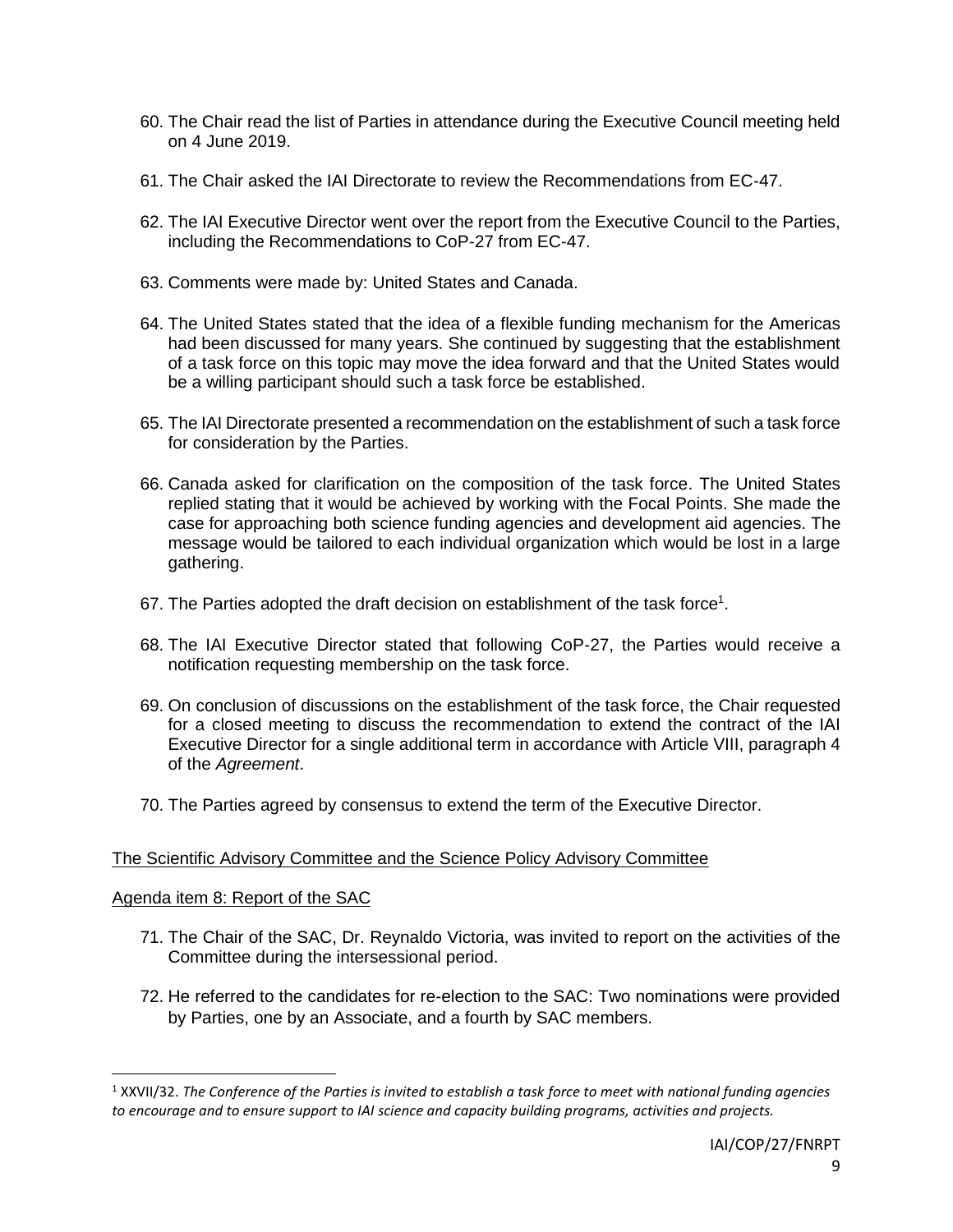- 73. He also referred to the SAC´s contribution to the drafting of the IAI Strategic Plan, serving as reviewers for the Small Grants Program Human Well-Being call, participation in the advisory committee to select the IAI Science Director, the updating of the IAI Scientific Agenda, the updating of the IAI Conflict of Interest guidelines and the provision of scientific advice to the CoP and the IAI Directorate.
- 74. The Chair opened the floor to questions or comments from Parties.
- 75. The Chair informed the Parties that a committee was formed to endorse the elections of SAC Members: Guatemala, Panama, United States.

### Agenda item 9: Report of the SPAC

- 76. The Chair invited Dr. Brigitte Baptiste, Chair of the SPAC to present the SPAC Report.
- 77. Dr. Baptiste referred to the need for the CoP to adopt the draft rules of procedure for the SPAC. Accordingly, once adopted, a call for nominations to the SPAC would be sent to Parties during the intersessional period.
- 78. She also referred to the request by the CoP for SPAC members to remain as active members until such a time that elections to that Committee may be held.
- 79. Dr. Baptiste continued by mentioning the role in the SPAC in the development of indicators for the Strategic Plan.
- 80. The Chair thanked both the SAC and SPAC Chairs and opened the floor to comments. There were no comments.

## Agenda item 10: Decision XXVI/8: Rules of procedure for the Science-Policy Advisory **Committee**

- 81. The Chair opened the floor to comments on the draft decision on Rules of Procedure for the SPAC. The SAC Chair asked for clarification on the remaining members of the SPAC.
- 82. The Chair clarified that all SPAC Members will remain on the SPAC, with the exception of Dr. James Rusak from Canada, who regretfully stepped down from the SPAC in 2019.
- 83. Parties approved by consensus the rules of procedure for the SPAC.

## Agenda item 11: Recommendations by the SAC, SPAC, and the IAI Directorate on revisions to the *IAI Scientific Agenda*

84. The Chair asked the IAI Executive Director to speak on Agenda item 11.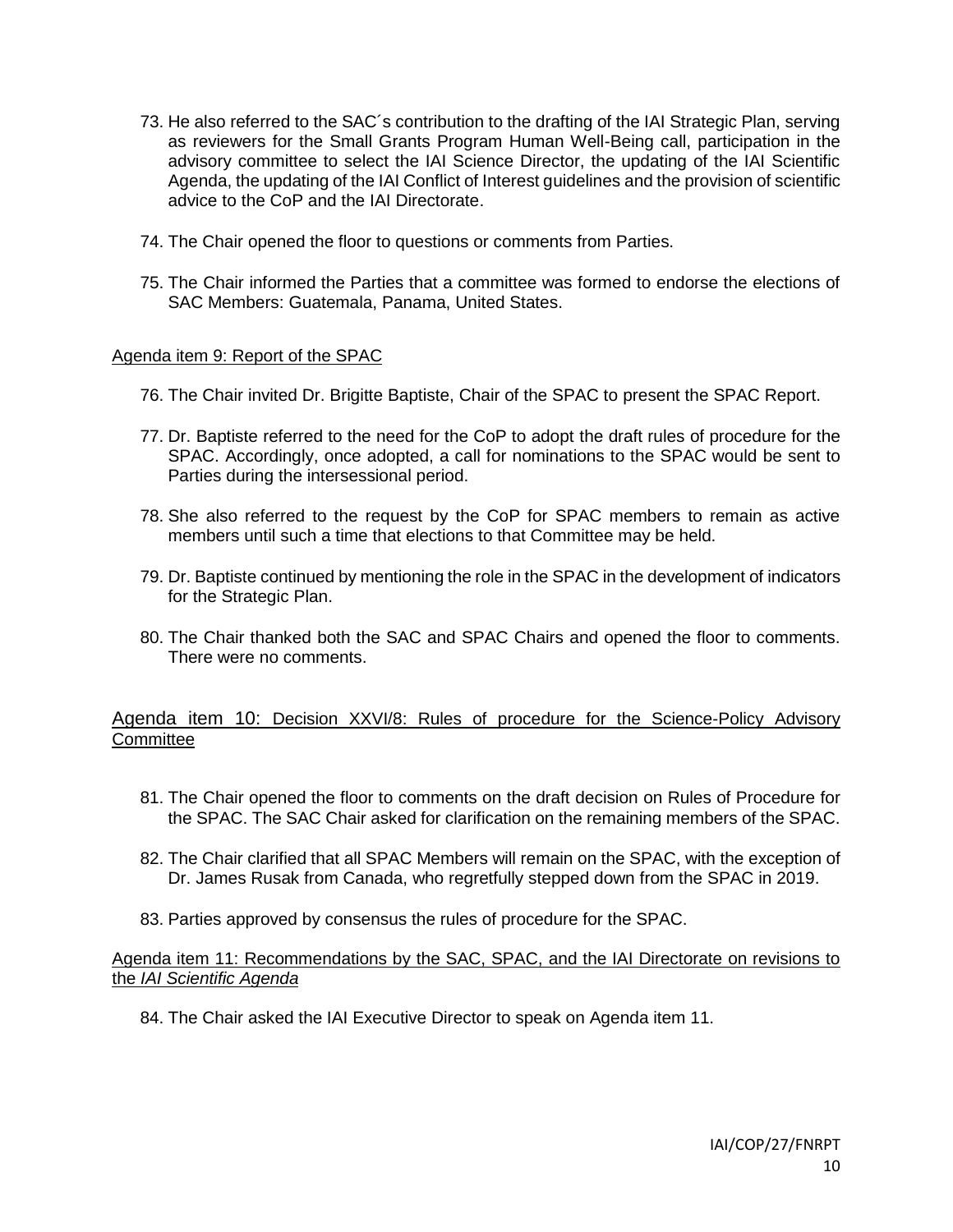- 85. The IAI Executive Director said that the SAC was recommending revisions to the Scientific Agenda per Article VII, paragraph 4(a) of the *Agreement<sup>2</sup> .*
- 86. Canada was given the floor to speak on their recommendations to the Scientific Agenda. It suggested that revisions would clarify the language and improve the readability of the Agenda.
- 87. The IAI Executive Director mentioned that Canada's recommendations were discussed at the Joint SAC/SPAC meeting and that members supported the revisions.
- 88. The Chair thanked Canada for their contribution and asked for comments.
- 89. Comments were made by the Canada, United States, SAC and SPAC.
- 90. The United States requested that *climate change in the past* be revised to read *environmental changes in the past*.
- 91. The SPAC Chair supported the suggestion by the United States.
- 92. The Chair asked if the Parties would approve the IAI Science Agenda with the edits from Canada and the suggestion by the United States.
- 93. The United States pointed out that the IAI is supposed to be interdisciplinary, yet the Science Agenda is broken out into disciplines. The themes are fine but the topics themselves should include humans and social sciences. This would ensure that the basic science would be supported but then it would be used to inform societal issues. She asked that the Parties made suggestions on how to move forward.
- 94. The IAI Executive Director suggested that the Parties adopted the Decision but requested that the SAC and SPAC further revised the document to enhance the transdisciplinary nature of the Agenda.
- 95. The United States made a motion to accept the way forward proposed by the IAI Executive Director, Canada seconded the motion.
- 96. The draft decision on the Scientific Agenda was adopted with the suggested revisions above.

Agenda item 12: Recommendations by the SAC, SPAC and the IAI Directorate on revisions to the *IAI Conflicts of Interest and Standards of Ethical Conduct* 

- 97. The Chair introduced the agenda item and asked the Directorate to introduce the document.
- 98. The IAI Executive Director mentioned that the SPAC should be included with the SAC throughout the document and, if approved, it would be revised accordingly.

 $\overline{\phantom{a}}$ 

<sup>2</sup> *The Scientific Advisory Committee shall: a) Make recommendations to the Conference of the Parties regarding the Scientific Agenda, long-range plans and annual program of the Institute*.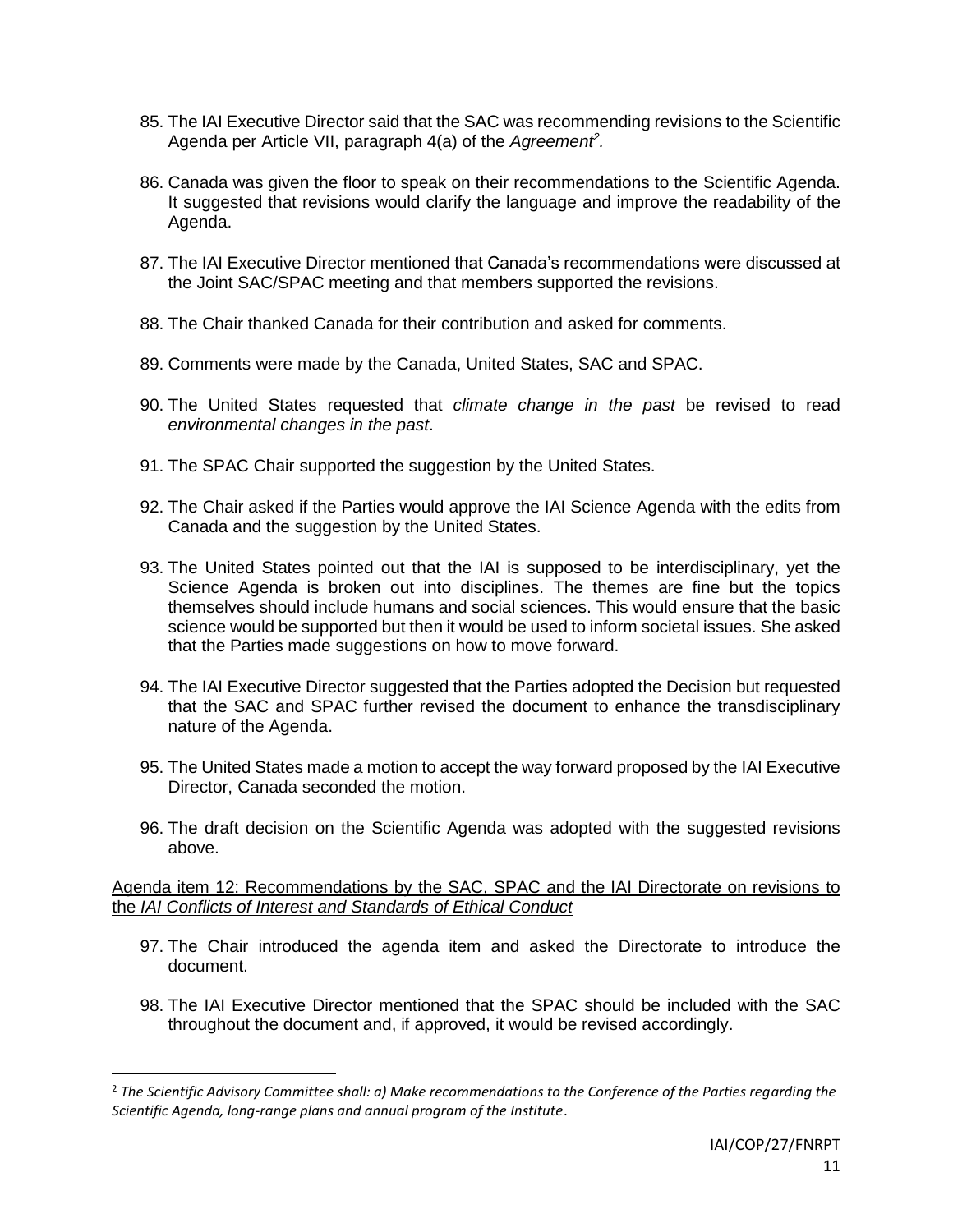- 99. The Chair opened the floor. There were no comments.
- 100. Parties adopted the revised *IAI Conflicts of Interest and Standards of Ethical Conduct* with the understanding that it would be further edited to include the SPAC where missing.

Agenda item 13: Decisions XXVI/12, XXVI/13 and XXVI/14: Rede Clima, American Association for the Advancement of Science and Future Earth

- 101. The Chair passed the floor to the IAI Executive Director to open this agenda item.
- 102. The Executive Director described the composition of the IAI as a regional network of cooperating research entities, per Article I of the *Agreement*. He argued that Articles IX, X, XI of the *Agreement* provide the mechanisms for the establishment of the regional network. He continued by explaining that the moment was opportune for the Parties to revisit these Articles and to consider how the IAI may more effectively establish the regional network foreseen in the *Agreement*.
- 103. The Chair opened the floor to comments.
- 104. Comments were made by Colombia, Panama, United States, SAC, and SPAC.
- 105. The SPAC Chair was of the opinion that more focus on this item may provide an excellent opportunity to bring capacity to the IAI.
- 106. She raised again the interest of the Humboldt Institute to become an Associate of the IAI and requested that Parties consider such an invitation.
- 107. Panama suggested that Estación Científica COIBA AIP may have an interest in becoming an Associate of the IAI.
- 108. Parties agreed to request the IAI Directorate to extend to the Humboldt Institute and Estación Científica COIBA AIP invitations to become Associates of the IAI.
- 109. Parties concluded discussion on this agenda item by adopting the draft decision found in document no. IAI/COP/27/13.

5TH SESSION, 5 JUNE 2019

#### Ad Hoc Committee Reports

#### Agenda item 14: Ad hoc committee report on Decision XXVI/11: the IAI Strategic Plan

- 110. The Chair asked the IAI Directorate to present the draft Strategic Plan.
- 111. The Directorate presented an overview of the draft Strategic Plan and its components.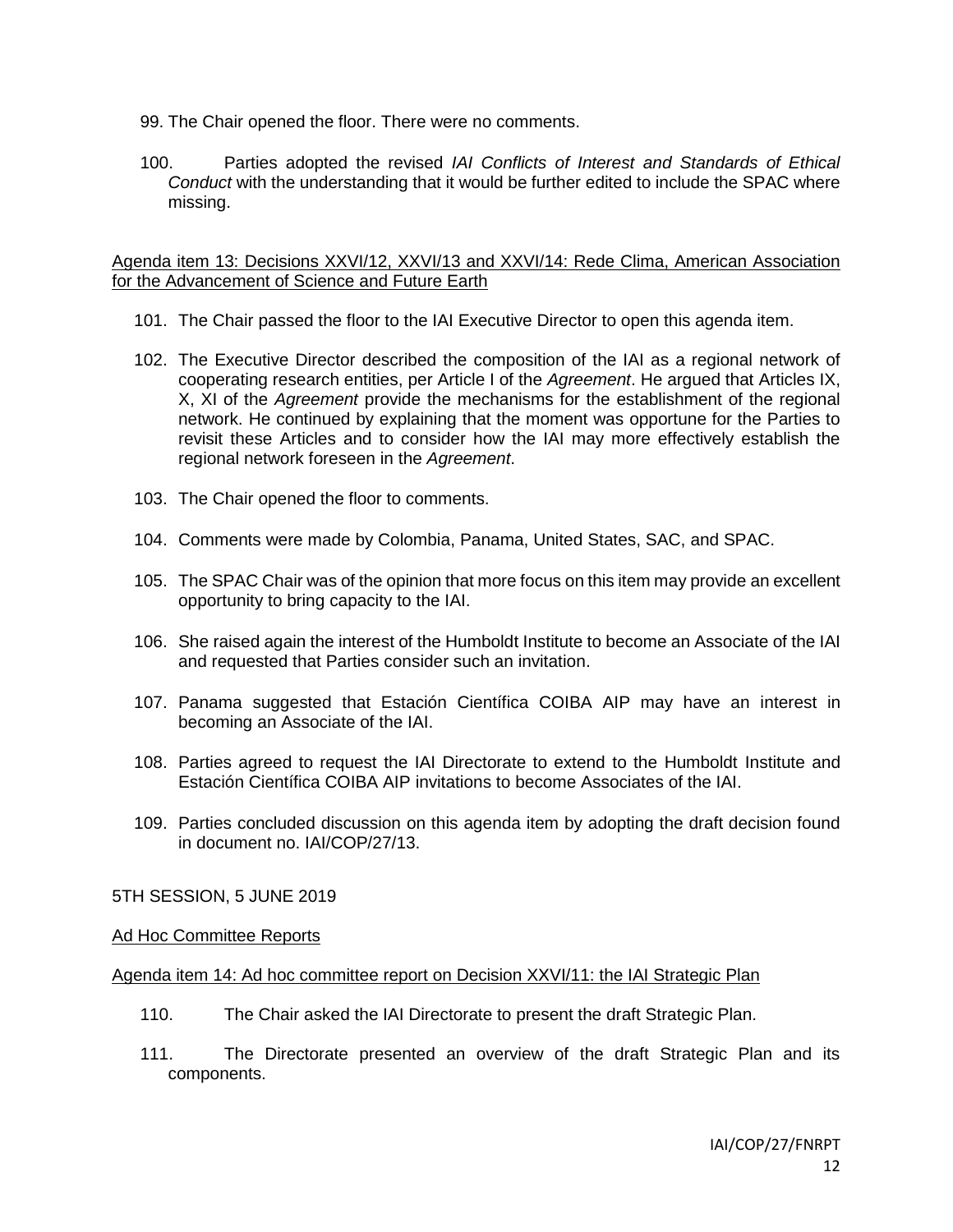- 112. The Strategic Plan contains revised Vision and Mission statements. Building on the previous 25 years, the Strategic Plan directs the organization for the next 25 years. It is ambitious, bold and visionary, and sets the IAI up to be a global leader in transdisciplinary science and science diplomacy. The Strategic Plan will serve as a roadmap, set expectations of the Parties, meet objectives under the Science Agenda, inform policy, and secure long-term funding.
- 113. There are three Themes in the Strategic Plan: I) Meeting the Needs of the Parties to Address Global Change Issues, II) Science for the Sustainability of the Americas, III) Sustainability of the IAI.
- 114. There are Goals, Objectives, and Actions. The Goals and Objectives have a 25-year time horizon. The Actions are 3-6 years, coinciding with the tenure of the IAI Executive Director.
- 115. Annual reporting on activities and actions are proposed to be given annually at CoP Meetings.
- 116. The Chair opened the floor to comments.
- 117. Comments were made by Brazil, Canada, Untied States.
- 118. The United States thanked the Ad hoc Working Group for their work. The Strategic Plan allows the IAI to capitalize on available scientific capacity and to be a global leader in transdisciplinary research. The Strategic Plan also allows the IAI to communicate to potential partners about exactly what it does.
- 119. Canada echoed the United States and applauded the Ad Hoc Working Group for their approach to include principles such as transdisciplinarity in the Plan. It mentioned Open science and open data which are all consistent with Canada's research values.
- 120. The IAI Executive Director added that there will be an Ad Hoc Committee established every three years to evaluate progress on and possible revisions to the Plan.
- 121. The United States asked for language in the draft decision to encourage Associates and other partners to contribute to the annual evaluation of the Plan.
- 122. The draft decisions presented in Document IAI/CoP/27/14 were approved by consensus.

## Report of the IAI Directorate

## Agenda item 15: Decision XXVI/19: Report of the IAI Directorate on the merger with the Science Development Directorate and the Science-Policy Liaison Directorate

- 123. The Chair requested the IAI Directorate to introduce this agenda item.
- 124. The IAI Executive Director reported on the completion of the merger of operations of the Science-Policy Liaison Directorate in Buenos Aires, Argentina, with those of the Integrated Operations and Finance Directorate in Montevideo, Uruguay. It also informed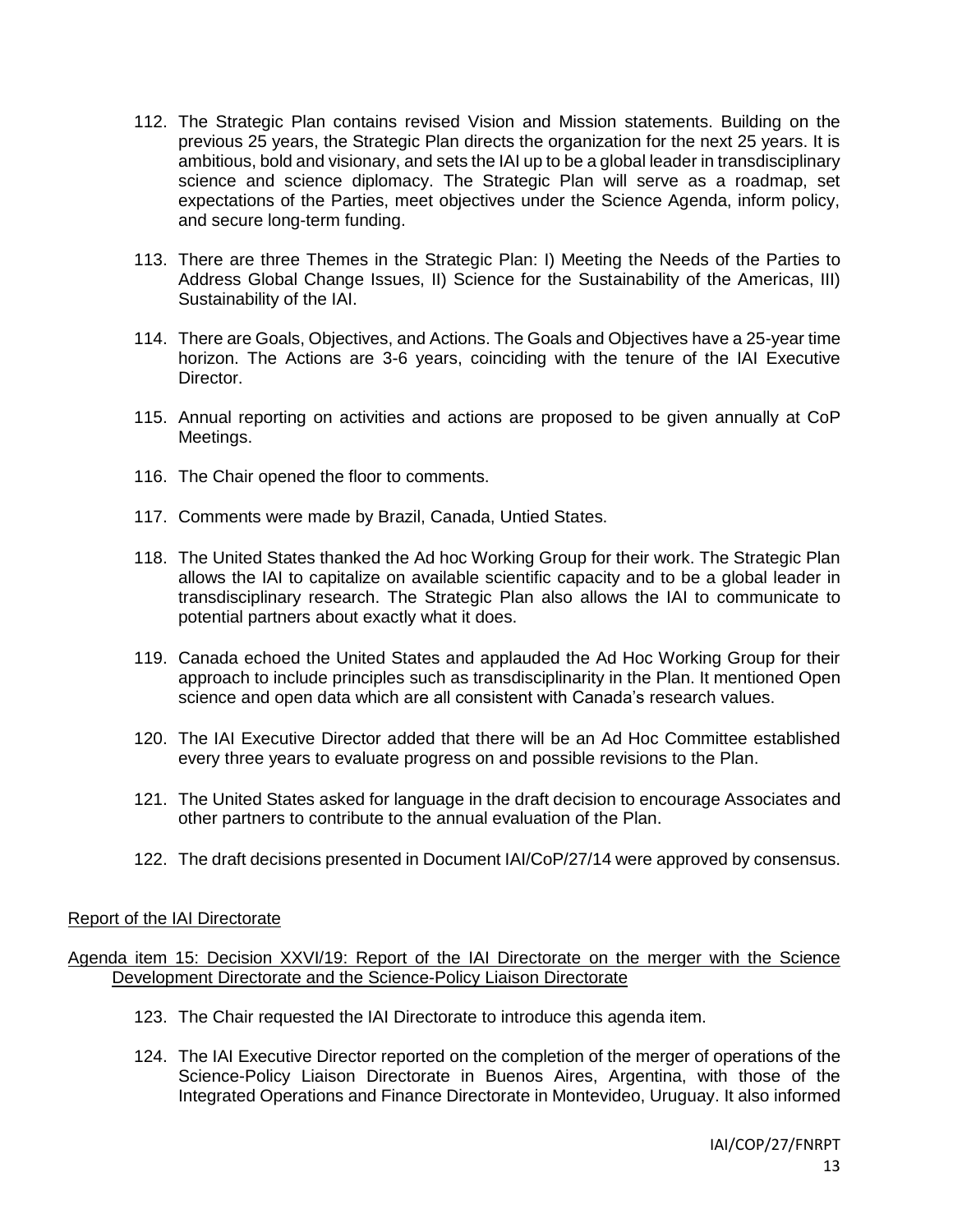Brazil that establishment of the Science Development Office would not be necessary in light of the Decisions on this topic adopted at CoP-26.

125. Parties took note of the document.

### 5TH SESSION 6 June 2019

- 126. The Chair opened the second day of CoP-27 meetings on 6 June 2019.
- 127. The Chair passed the floor to the Executive Director who noted that the meeting had a quorum

### Agenda item 17: Capacity Building Report

- 128. The Chair requested for the IAI Directorate to present on this agenda item.
- 129. The IAI Directorate described the training, outreach, partnership development and fund raising activities associated with capacity building. It was stated that key partnerships with international organizations, e.g., AAAS, Organization of American States, and the Belmont Forum, among others, were responsible for the success of many of its activities.
- 130. Also emphasized the importance of addressing national and regional priorities within the context of training opportunities. In this manner, it becomes possible to design and implement capacity building activities identified as urgently needed by Parties.
- 131. The Fellowship Program being developed by the IAI Directorate exemplifies the collaborative multi/stakeholder approach to capacity building activities. The aim of the program is not to support graduate students to finish their degrees, but to give new opportunities for early career researchers to gain experience in and contribute to the workings of government departments and ministries.
- 132. Comments were made by Canada, Paraguay, Panama, United States, AAAS, SPAC, and the IAI Executive Director.
- 133. Panama voiced support for the IAI-sponsored Science Diplomacy workshop in Panama, jointly organized with the AAAS and stated the possible impact of the workshop in activities planned for the future.
- 134. Paraguay also provided examples of scholarship and science support to bridge science and policy. The scholarship program will introduce early career researchers to Congress and provide opportunities for them to learn the processes associated with the implementation of policies.
- 135. The United States shared their experience with AAAS Fellows and praised their work expertise, and contributions. She stated that this program could provide many insights for Parties planning to implement similar projects.
- 136. Canada shared its experience with a similar program and the quality of professionals that the program provides. It encouraged the IAI to continue to pursue such activities.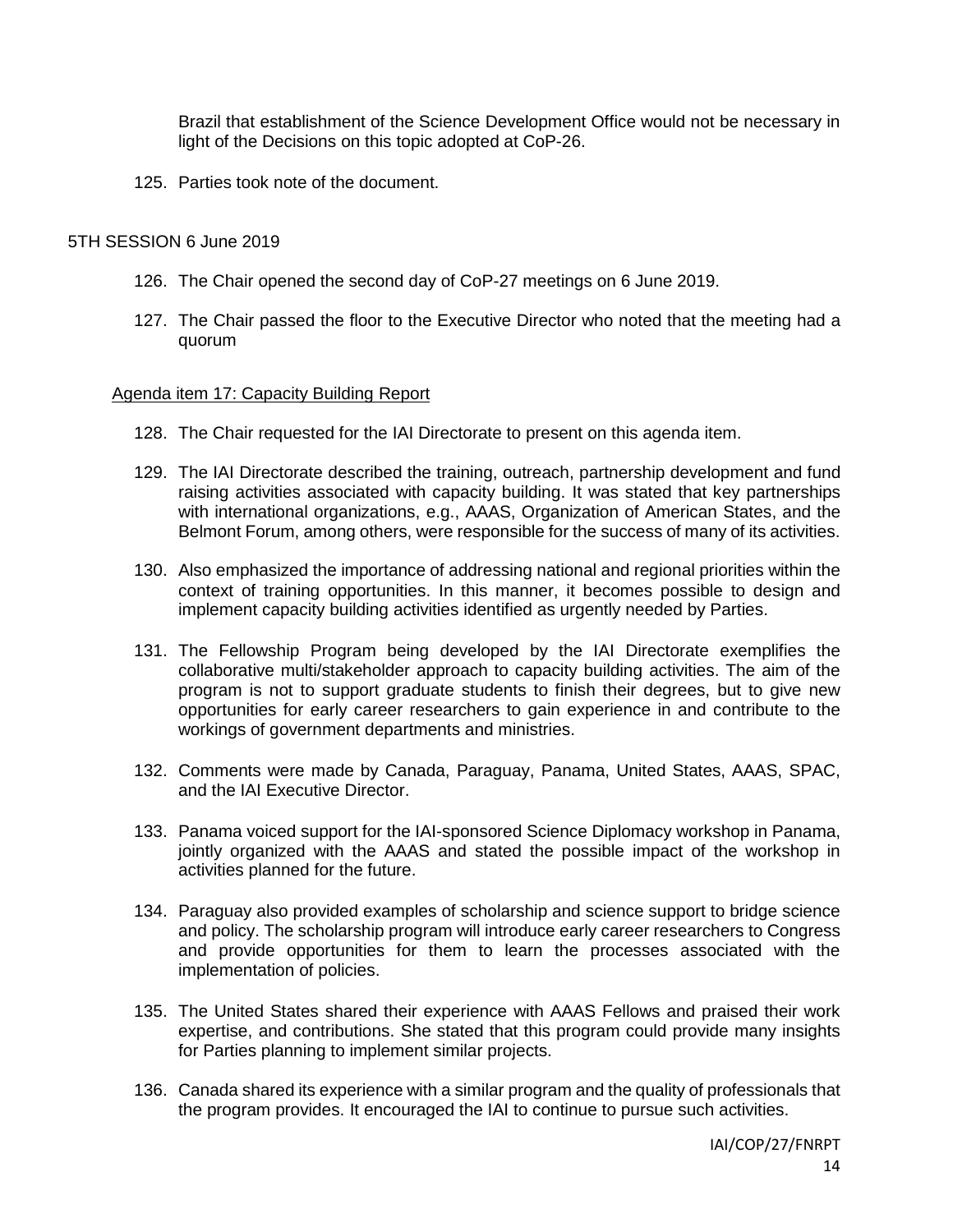137.

Parties adopted the draft decisions found in document no. IAI/COP/27/17, Capacity building report.

# Agenda item 18: Global Outreach and Cooperation

- 138. The Chair gave the floor to the IAI Directorate to introduce agenda item no. 18.
- 139. The IAI Directorate spoke on efforts to engage strategic partners to further the scientific agenda of the IAI and to assist in the implementation of its strategic plan. It referred to the many joint activities with United Nations administered conventions and organizations, noting in particular the Convention on Biological Diversity and the United Nations Framework Convention on Climate Change.
- 140. In this regard, the IAI Directorate introduced Ms Jessica Jacob, Latin America & Caribbean Country Dialogue Specialist, Country Programming Division in the Green Climate Fund (GCF) to speak on the Fund's activities in Latin America and the Caribbean and to introduce the possibility of the IAI Directorate working with the Fund as a Readiness Delivery Partner. She presented a history of the GCF and the operational capacity in the region. At the time of writing, 5 billion in projects have been approved worldwide. The priority of projects is to build the capacity within national institutions.
- 141. On conclusion of the GCF's presentation, the Chair introduced Dr. Anne-Hélène Prieur-Richard of Environment, Ecosystem, Biological Resources, France who thanked the Parties for the opportunity to present and also expressed her interest in working together in the future. Her presentation focused on the Belmont Forum's Collaborative Research Action (CRA) on Food Systems and Climate, Sustainability of Soils and Groundwater. She noted the relevancy of this CRA on agricultural systems in Latin America and mentioned that it was an opportunity for IAI Parties with an interest in this topic to leverage needed funding for research on food security.
- 142. On conclusion of this presentation, the Chair invited Mr. Christian Stertz, Science Officer Embassy of Germany in Brazil to speak on the Federal Ministry of Education and Research (BMBF) of Germany new program on climate change and climate related natural risks. The objective of the program is to strengthen cooperation across countries and continents to better understand the challenges posed by climate change. He stated that cooperation with IAI may provide opportunities for cooperation on the establishment of activities under this program in Latin America.
- 143. The Chair thanked Mr. Stertz for his presentation and offered to the IAI and its Parties to explore cooperation.
- 144. The United States stated as a member of the Belmont Forum Steering Committee that she would be pleased to discuss possible collaboration.
- 145. The Chair turned the floor to the Executive Director to read the Decisions under this agenda item.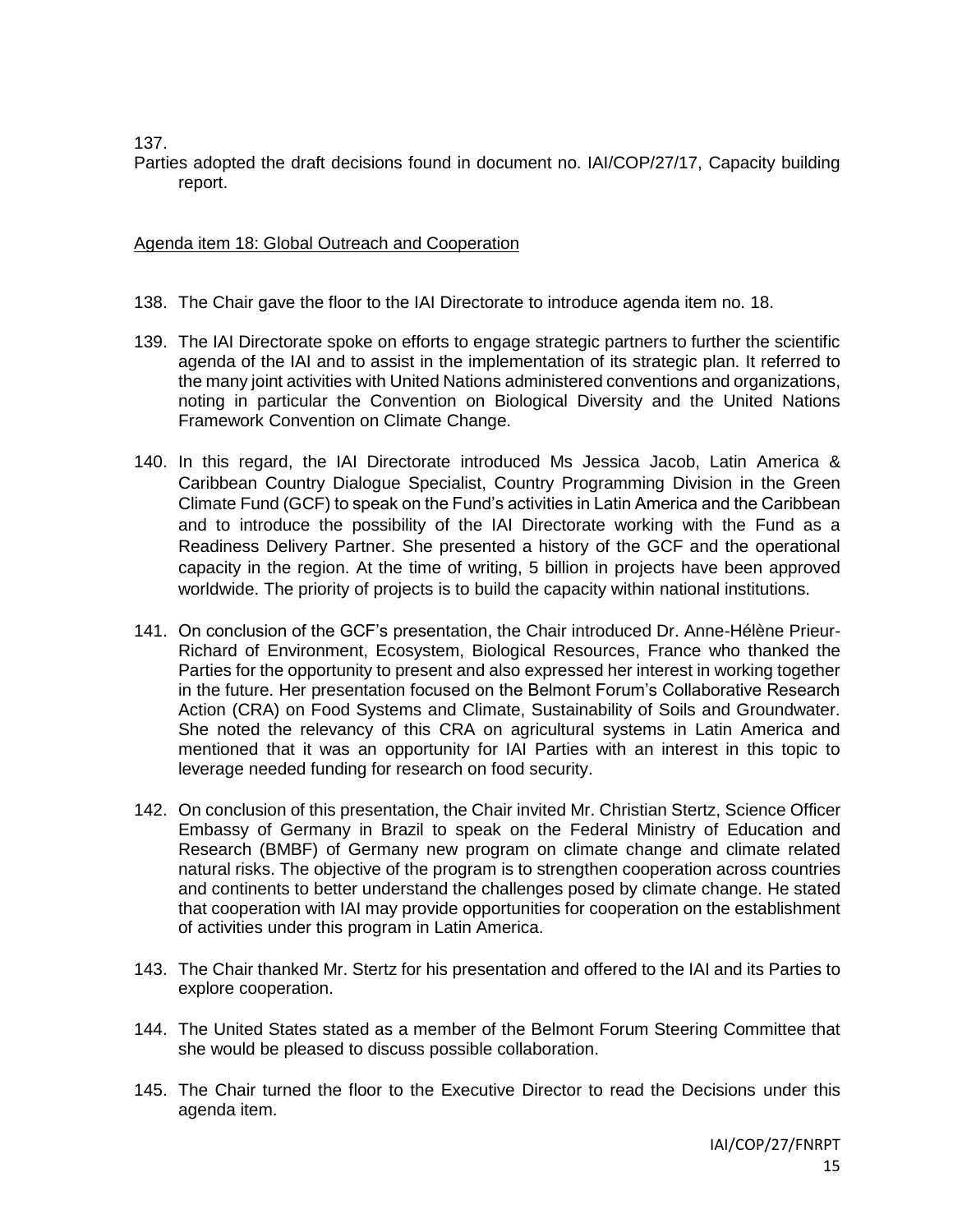146. The Parties approved the draft decisions by consensus.

## Agenda item 18(a): Decision XXVI/34: Memorandum of Understanding with the Organization of American States

- 147. The Chair asked the Executive Director to provide an overview of the MoU established with the Organization of American States (OAS).
- 148. The Directorate referred to notification no. IAIUYDIR/2019/004 which was issued on 14 March 2019 announcing the establishment of the MoU with the OAS.
- 149. The MoU aims to establish a framework for cooperation mechanisms between their respective Parties to provide stronger scientific contribution to policy processes and to build human and institutional capacities in the Americas.
- 150. Parties were invited to take note of the document.

### Agenda item 24: SAC Elections

- 151. The Chair turned the floor to the Committee to recommend candidates for the Science Advisory Committee.
- 152. The Committee reported that the two candidates, Dr. Elena Abraham and Dr. Josh Tewskbury, nominated by Parties were recommended for re-election.
- 153. Argentina voiced support for Dr. Elena Abraham and the United States voiced support for Dr. Josh Tewskbury.
- 154. CoP-27 approved the nominations for the two vacancies.
- 155. The Committee recommended that the nominee from the SAC, Dr. Reynaldo Victoria, was approved.
- 156. Dr. Reynaldo Victoria's nomination was approved by the Parties.
- 157. The Chair gave the background for the SAC nominee from the Associates, Dr. Moacyr Araujo, and recommended his election.
- 158. The Committee stated their recommendation for this candidate.
- 159. Dr. Moacyr Araujo's candidacy was approved by the Parties.

#### Agenda item 16: Science report

160. The Chair gave the floor to the IAI Executive Director to introduce this agenda item.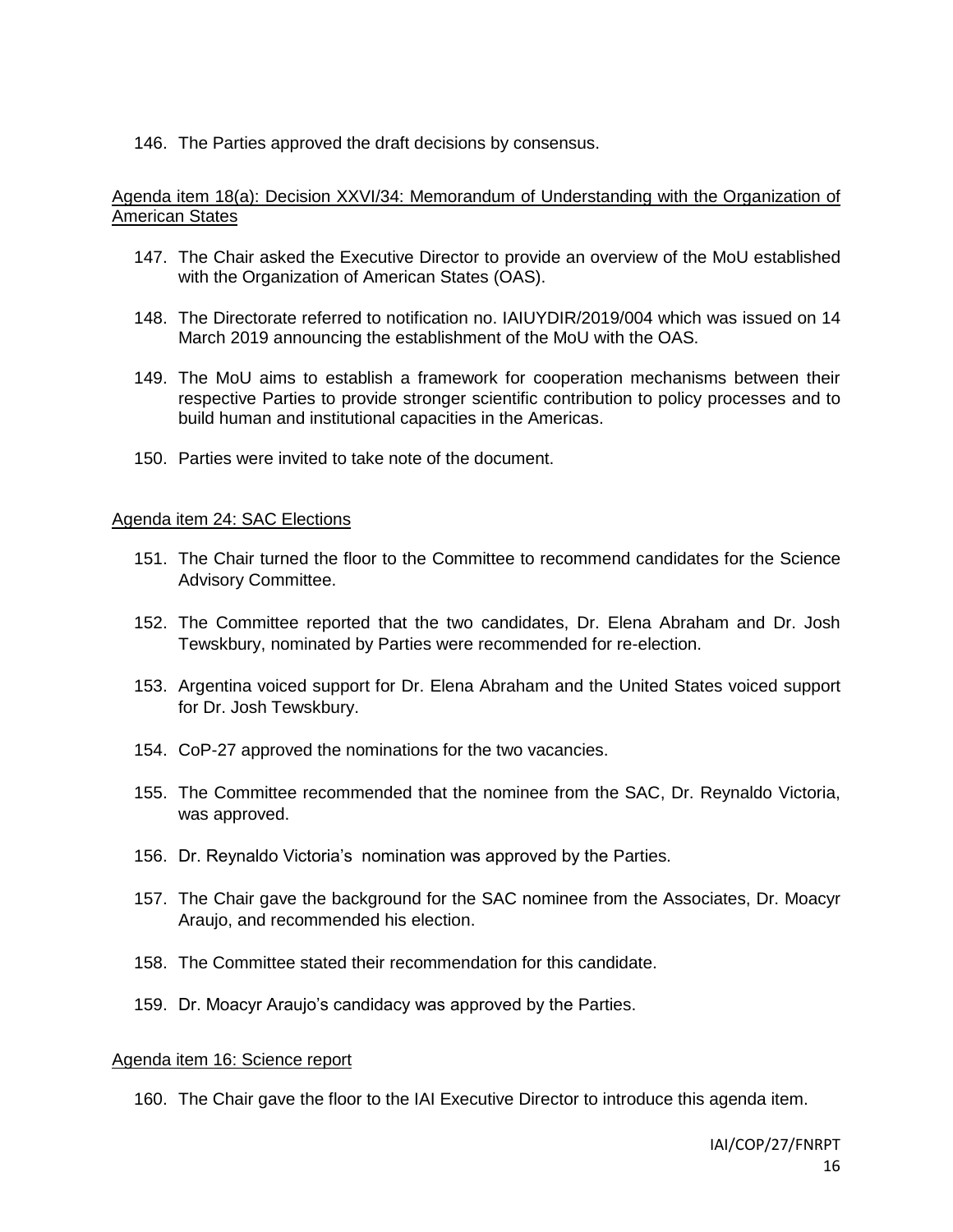- 161. The Executive Director gave a brief update on the search for a new IAI Science Director and mentioned the high quality of applications received. A decision should be announced approximately two weeks following the conclusion of CoP-27.
- 162. The Executive Director summarized the report on science and spoke on the need to ensure that the high quality scientific output generated by IAI activities continued. He mentioned several efforts to establish partnerships to ensure the continuation of regionalled scientific activities related to global change, particularly within the context of the new IAI strategic Plan.
- 163. He summarized the conclusions of the third round of the Collaborative Research Network (CRN3) program and praised the researchers for the quality of the work and results achieved.
- 164. He also referred to the Small Grants Program and summarized the status to proposals. He concluded by speaking of plans for the implementation of CRN4 and that it would make every effort to meet the needs of the Parties. CRN4 would also provide strong focus on capacity building with a view to ensuring more equitable participation by Parties lacking adequate technical and scientific infrastructure.
- 165. The Chair opened the floor to comments.
- 166. Comments were made by Brazil, Canada, Guatemala, and the United States.
- 167. The representative from the United States stated that science priorities should support the Strategic Plan and Science agenda and have a strong focus on transdisciplinary research.
- 168. The United States also requested that the draft decision on CRN4 reflected the need to take into account national priorities and plans, as appropriate.
- 169. Canada echoed the United States stating that science should reflect Party needs and priorities.
- 170. The decisions in document no. IAI/COP/27/16, *Science Report*, were approved taking into account the requested revisions.

#### Agenda item 19: Science-Policy

- 171. The Chair turned the floor to the IAI Directorate to introduce this agenda item.
- 172. The Directorate provided a summary of activities related to science-policy and summarized document no. IAI/COP/27/19 on this topic.
- 173. Activities on science to policy generated from the CRN3 projects were summarized and described. Additionally, the work jointly accomplished with multilateral environmental agreements and organizations was described and highlighted. Finally, joint work with Parties was also summarized emphasizing the need to include Parties in all IAI related activities.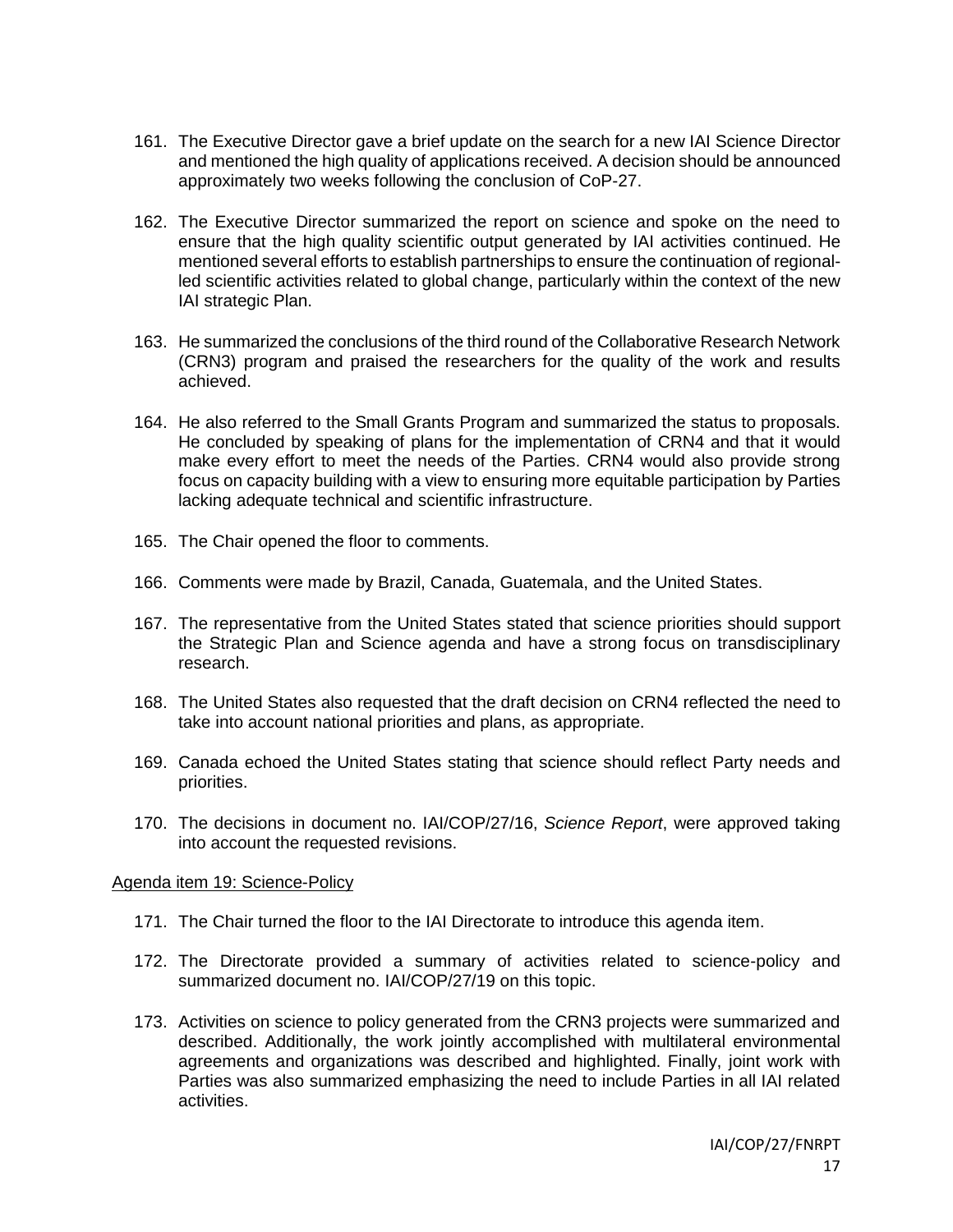- 174. The Chair opened the floor to the Parties.
- 175. Comments were made by Chile
- 176. Chile stated that there were many different mechanisms that could be used to communicate with focal points. The IAI Directorate should strive to make use of them as necessary and as appropriate.
- 177. The Executive Director responded by saying that they were good comments and that they were in alignment with several actions in the Strategic Plan. There would be no contacts with Focal Points outside the official channels.
- 178. The Decisions in document no. IAI/COP/27/19 were approved by the Parties.

### 6TH SESSION 6 JUNE 2019

#### Agenda Item 20: Communication and Outreach

### 20 a) Decision XXVI/36 Report on implementation of the IAI long-term communication strategy and plan

- 179. The Chair gave the floor the IAI Directorate to introduce this agenda item.
- 180. The IAI Directorate gave a brief overview of document no. IAI/COP/27/20a summarizing the many activities implemented to increase public awareness of the IAI and to implement the IAI long-term communication strategy and plan.
- 181. The Chair opened the floor to comments.
- 182. Comments were made by the United States.
- 183. The United States complimented the Directorate on improved communications and on the design of the new website.
- 184. The Chair echoed the comments of the United States.
- 185. The CoP noted document no. IAI/COP/27/20a.

#### 20 b) Decision XXVI/49: Special issue on the IAI in a peer reviewed journal

- 186. The Chair gave the floor to the IAI Directorate to introduce this agenda item.
- 187. The IAI Directorate gave an update on the efforts to publish a special issue in a peer review journal on CRN3 synthesis and position papers.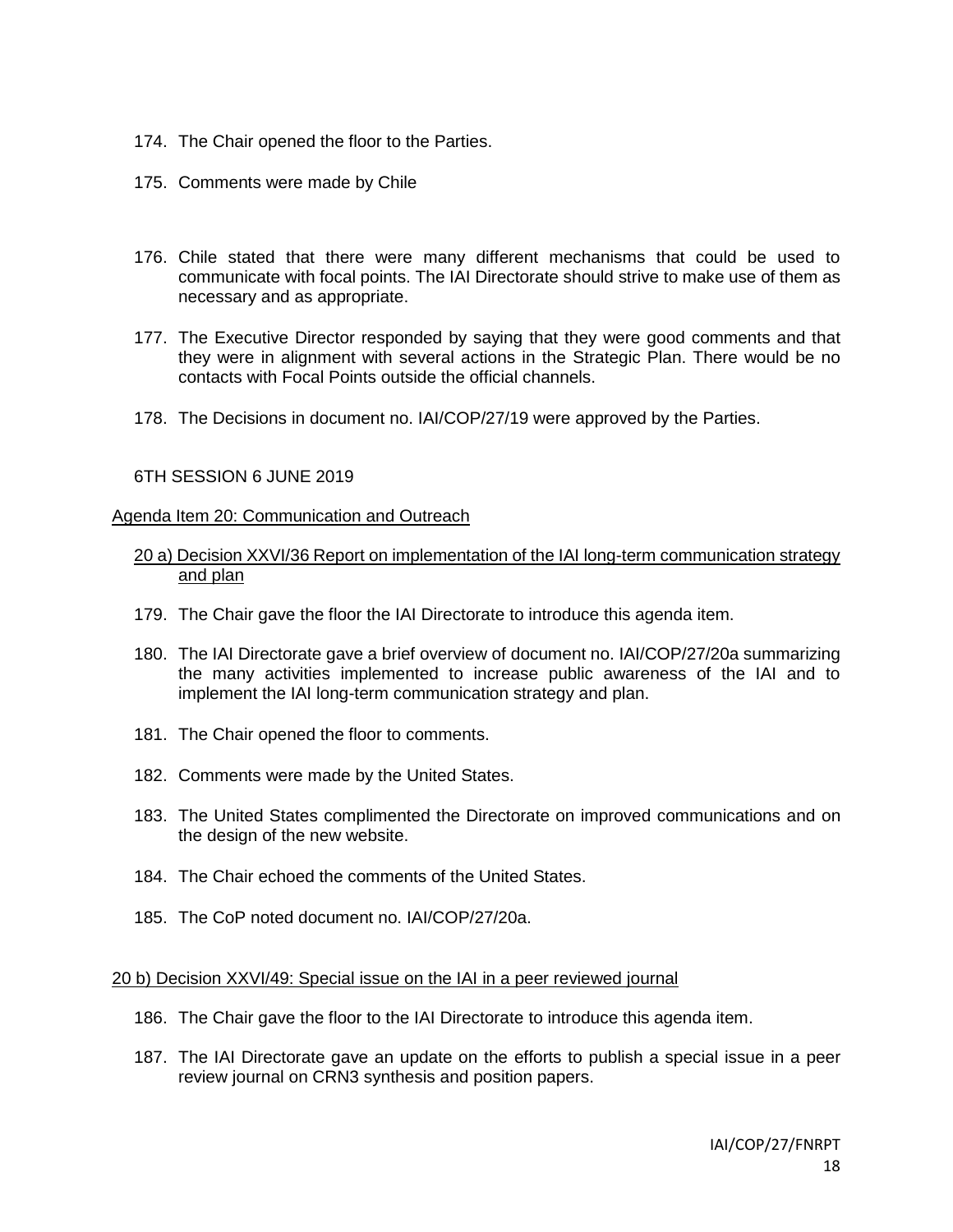- 188. He mentioned that the SAC and SPAC would serve as an editorial board with the IAI Directorate.
- 189. The Chair opened the floor to comments.
- 190. Comments were made by Canada, Guatemala, United States.
- 191. The representative from the United States asked if authors could draft joint papers. The IAI Directorate replied in the affirmative.
- 192. The representative from Canada asked if the journal would be open access. The IAI Directorate replied in the affirmative stating that every effort had been made to ensure publication in an open access journal.
- 193. The draft decision in document no. IAI/COP/27/20b was approved by the Parties.

### Agenda item 22: Data and information

22 a) Decision XXVI/43: Enhancement of the IAI website 22 b) Decision XXVI/45: Report on the implementation fo the *IAI Open data policy and principles* and the IAI open data portal

- 194. The Chair turned the floor to the IAI Directorate to introduce these agenda items.
- 195. The Executive Director gave an overview of the work to enhance the website and to increase web security. He explained that the content of the website has been transferred to a new open source content management system. The IAI website can now be updated without the need for a web developer or programmer.
- 196. The Chair commented on the improvement of navigation and accessibility of the website. He opened the floor to comments. There were none.
- 197. The Chair invited IAI Executive Director to provide a summary on work related to Open Data.
- 198. The IAI Executive Director summarized the work achieved to date and thanked the Government of Uruguay Agency for Electronic Government and Information and Knowledge Society (AGESIC), which provided the framework, through the AGESIC open data catalog, to learn the requirements of establishing an open data system.
- 199. He also referred to the support received from the Center for Earth Observation Sciences (CEOS) of the University of Alberta also made development of and ongoing work on the IAI data portal possible.
- 200. He explained that the IAI Directorate now hosted its open data platform under University of Harvard, and its Dataverse system. Dataverse provides the flexibility required by the IAI Directorate to make data from its scientific projects and activities publicly available.
- 201. He continued by noting that sensitive data are given special consideration and that much of the data curation was done at the IAI Directorate.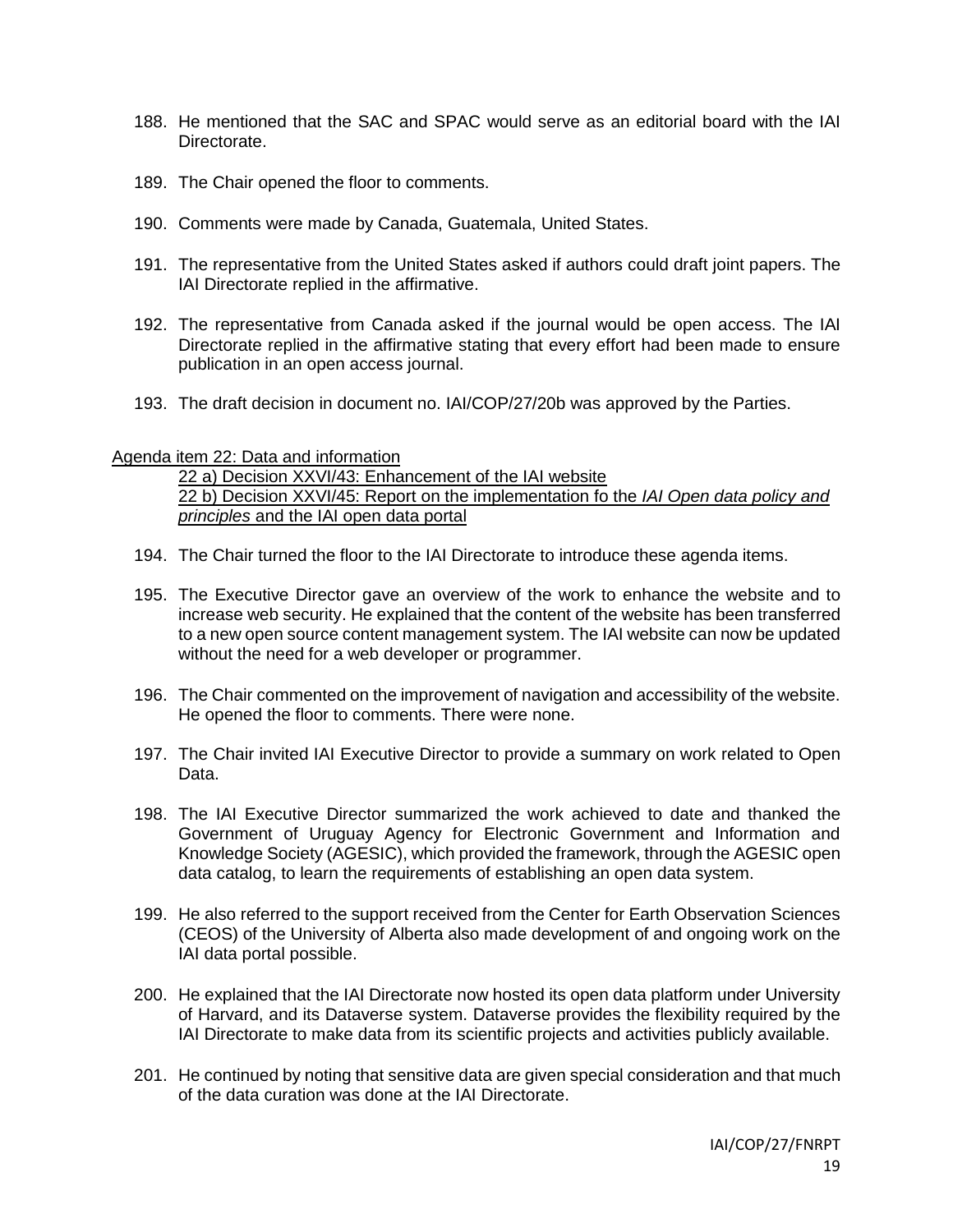- 202. He concluded by introducing the joint project with Committee on Data of the International Council for Science (CODATA), International Council for Science (ICS) and African Academy of Science (AAS) in the development of a Collaborative South-South regional approach to the promotion of and adherence to open data and open science.
- 203. The Chair opened the floor for comments.
- 204. Comments were made by Brazil, Canada and United States.
- 205. The representative from Canada thanked the Directorate for its important work on Open Data and referred to the importance of the project.
- 206. The representative from the United States also referred to the importance of open data to the IAI and noted the work of the Belmont Forum on this topic. She stated that there are many opportunities for collaboration.
- 207. The Chair asked the United States about data management with GEO.
- 208. The United States responded by saying that GEO expressed interest in hosting Latin American data, and that it is also interested in collaborating with Latin American researchers.
- 209. The Decisions in document no. IAI/COP/27/22b were adopted by the Parties.

### Agenda item 25: Election of SPAC members

- 210. The Chair requested that the IAI Executive Director introduced this agenda item.
- 211. The IAI Executive Director reiterated that a request for nominations to the SPAC would be sent during the intersessional period and that elections would be held during CoP-28.
- 212. He also explained the request by the Conference of the Parties for SPAC members to continue their participation in the Committee until such time as elections may be held.
- 213. The Chair opened the floor to comments. There were none.
- 214. The Parties adopted the draft decisions in document no. IAI/COP/27/25.

#### Agenda item 21: Fundraising

21 a) Report of the Executive Director on fund-raising activities

21 b) Decision XXVI/41: Report on implementation of the *IAI long-term funding strategy*

22 c) Decision XXVI/42: Establishment of a flexible funding mechanism for the Americas

- 22 d) Donors' session and Party contributions (Program and Project Activities, Core Budget, International Collaboration)
- 215. The Chair requested that the IAI Executive Director introduced the agenda items.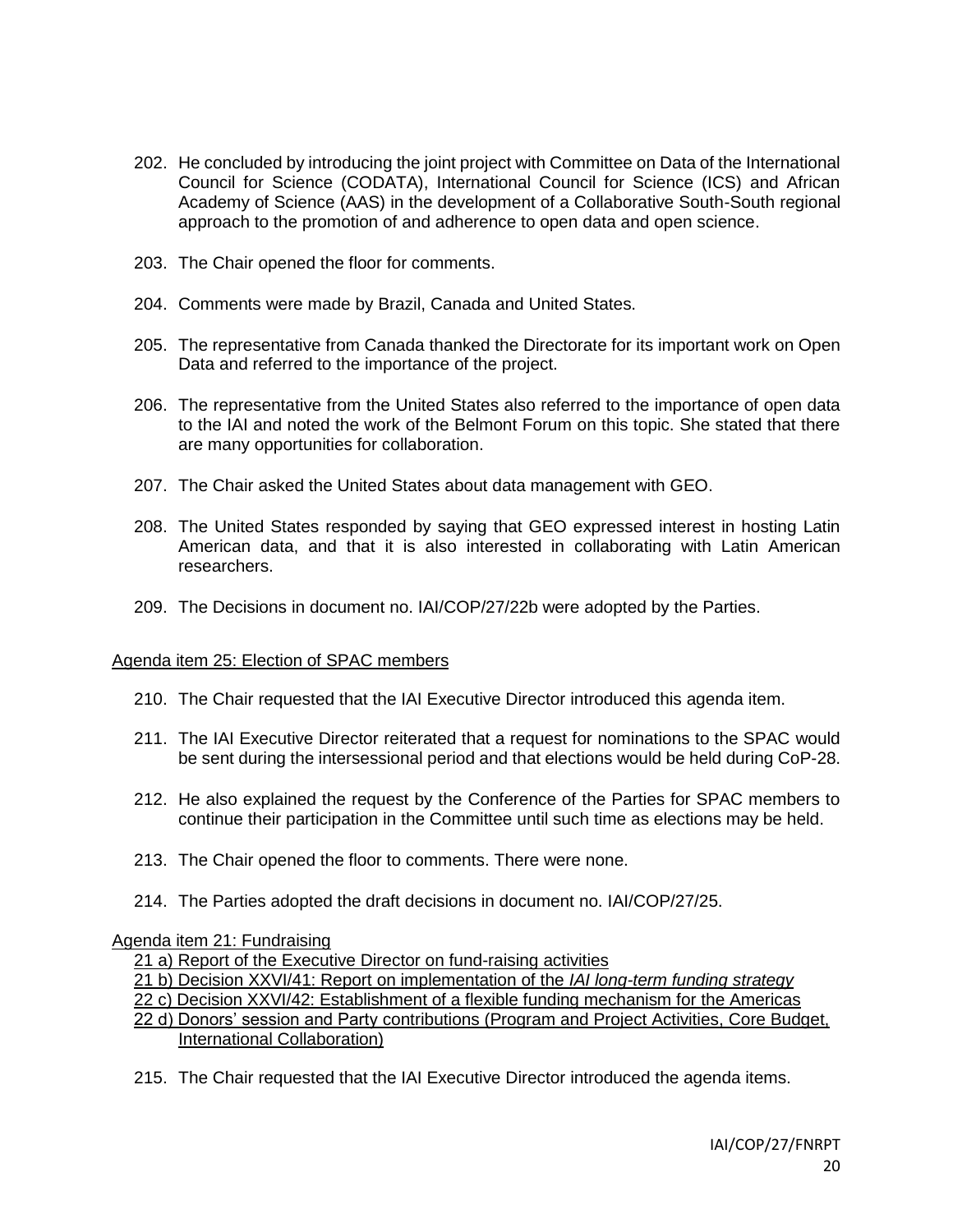- 216. The IAI Executive Director gave a brief update on IAI fundraising activities including efforts to diversify its project support base.
- 217. He noted the efforts to gain tax exemption using the section  $501(c)(3)$  of the United States Internal Revenue Code that allows for federal tax exemption of nonprofit organizations status in the United States.
- 218. He described efforts to establish a flexible funding mechanism for the Americas. Work with the Belmont Forum will continue in the intersessional period.
- 219. The Chair asked for comments from Parties.
- 220. Comments were made by the United States.
- 221. The representative from the United States stated its commitment to the success of the IAI. The organization helps fulfill national mandates and an opportunity for United States scientists to meet with their counterparts across the Americas. Researchers have expressed that their work is enhanced by this level of international collaboration. The United States pledged to do what it can to support its researchers to continue working collaboratively through the IAI.
- 222. The representative from the United States continued by stating that if the IAI became a Delivery Partner of the Green Climate Fund, that could assist in the development of project identified as needed by Parties.
- 223. The Parties took note of the documents under Agenda item 21.

## 8TH SESSION 6 JUNE 2019

#### Agenda item 26: Review of recommendations made by EC-47

- 224. The Chair asked for any questions from the Parties to the EC. There were none.
- 225. The Conference of the Parties adopted recommendations by EC-47.

#### Agenda item 27: Review of the Core Budget and Country Contributions for FY 2019-2020

- 226. The Chair asked Parties for additional comments.
- 227. There were no comments.

# Agenda item 28: Determination of the time and venue of the next regular meeting of the Conference of the Parties

- 228. The Chair opened this agenda item by inviting Parties to express interest they may have in hosting the 28th meeting of the Conference of the Parties (CoP-28).
- 229. The Executive Director explained that there were informal discussions of holding CoP-28 with OAS in Washington DC.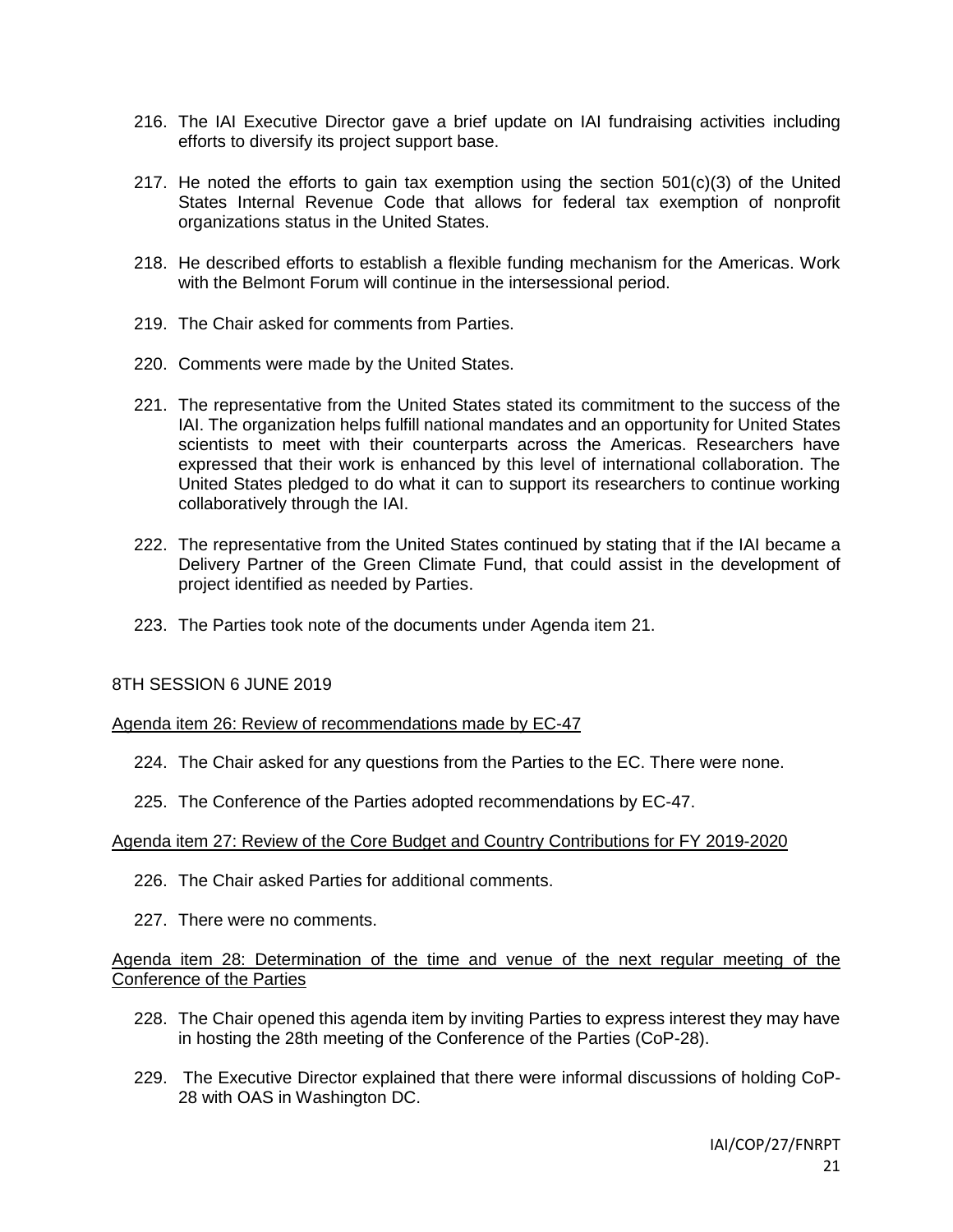### Agenda item 29: Adoption of remaining draft decisions.

230. The Chair stated that all draft decisions had been adopted.

### Outstanding items and conclusion of the meeting

- 231. The IAI Executive Director expressed the view that holding meetings of the CoP every year does not provide sufficient time for the IAI Directorate to meet its obligations under the adopted Decisions. However, to change the annual cycle of CoP meetings, an amendment to the *Agreement*, per Article XV, paragraph 3, would be necessary.
- 232. The representative from the United States suggested that the organization of the CoP could be more accommodating. For example, Decisions could be met under a two-year CoP cycle as opposed to one. This would provide opportunities to organize CoPs under different topics and activities.
- 233. The IAI Executive Director thanked the United States for its suggestion and stated that while it may not be possible to organize CoP-28 under this new framework, it would be possible to begin new arrangements with CoP-29.

### Closing remarks

- 234. The Chair invited the host country to make closing remarks.
- 235. Mr. Márcio Rojas da Cruz, General Coordinator of Climate from the Ministry of Science, Technology, Innovations and Communications thanked the Parties for their contributions during CoP-27. He noted the transboundary nature of research and the important role played by the IAI in this regard. He stated that Brazil can contribute to world-class research and increase the region's capacity to reach the Sustainable Development Goals. He concluded by thanking the Chair and the IAI Executive Director for their work and support for Parties in the region.
- 236. The Chair passed the floor to the Parties for their final remarks.
- 237. Closing remarks were made by representatives from: Argentina, Canada, Chile, Guatemala, Panama and United States.
- 238. Representatives from the Parties thanked the Government of Brazil for their generous hosting of CoP-27, the Directorate for their hard work and leadership, the Chair for the excellent meeting, and their Party counterparts for their willingness to work together and for the inspiration to collectively solve complex social-environmental challenges.
- 239. The Chair opened the floor to observers.
- 240. Observers expressed their gratitude for the inclusivity and collaborative spirit.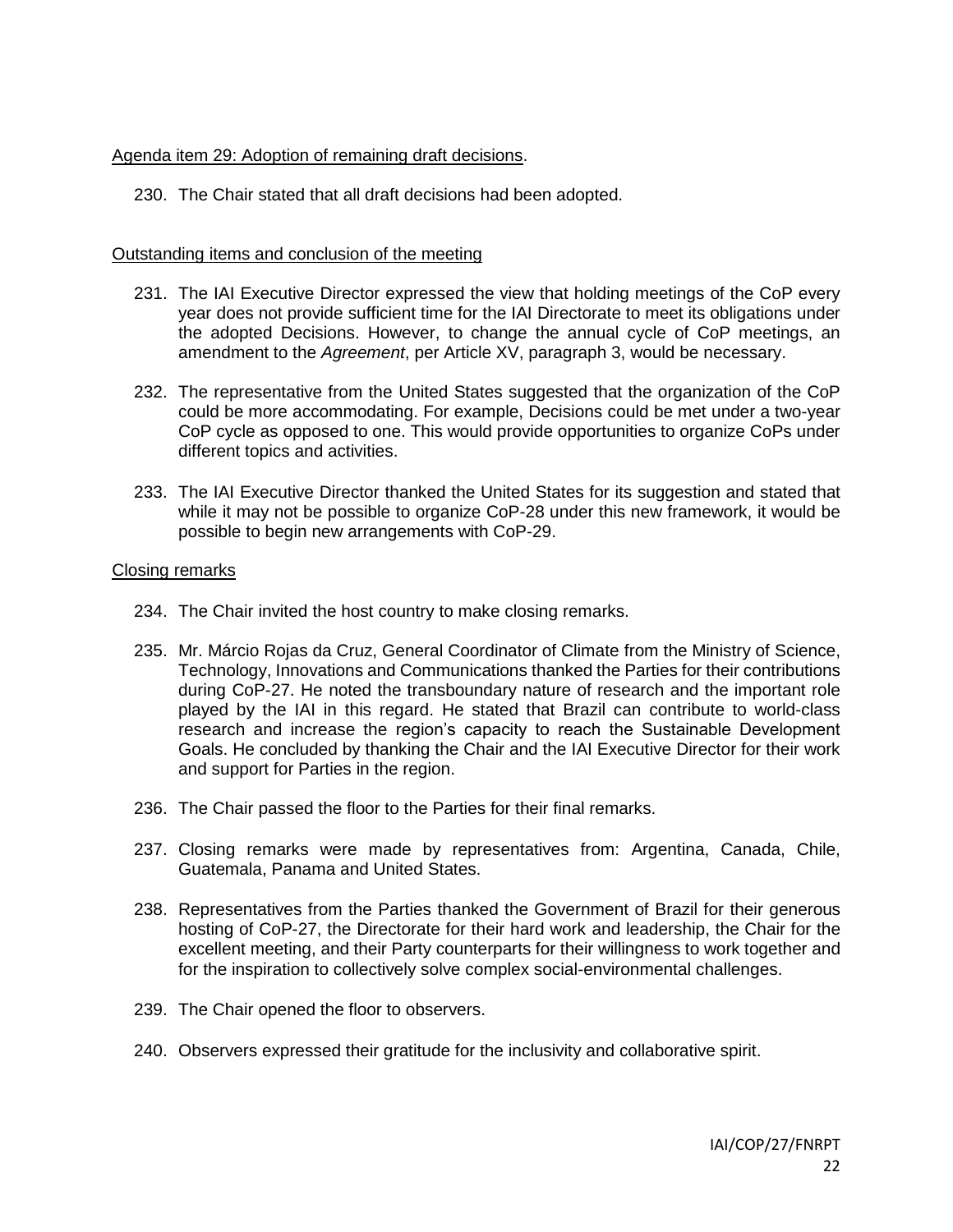- 241. The IAI Executive Director thanked Brazil for their very generous hospitality, the Parties, the observers and the Directorate staff.
- 242. The Chair thanked the Parties and observers for their very positive contributions. He thanked the First Vice President and Second Vice President for their support, as well as the IAI Directorate. He praised the quality of the work presented by the Directorate and also the plan for a strong and sustainable future.
- 243. The meeting was closed on 6 June at 3:30 PM.

## **Section II**

# **Decisions of the 27th Meeting of the Conference of the Parties to the Inter-American Institute for Global Change Research**

**Decisions** 

# **CORE BUDGET**

### *Directed to the Conference of the Parties*

XXVII/1. The Conference of the Parties accepts and approves the Core Budget for fiscal year 2019-2020 and the preliminary request for fiscal years 2020-2022.

# **POST OF EXECUTIVE DIRECTOR**

*Directed to the Conference of the Parties*

XXVII/2. The Conference of the Parties extends the term of the Executive Director per Article VIII, paragraph 4 of the Agreement for a single additional term.

## **SCIENCE POLICY ADVISORY COMMITTEE**

## **RULES OF PROCEDURE FOR THE SCIENCE POLICY ADVISORY COMMITTEE**

### *Directed to the Conference of the Parties*

XXVII/3. The Conference of the Parties adopts the Rules of Procedure for the Science Policy Advisory Committee.

## **THE IAI SCIENTIFIC AGENDA**

*Directed to the Conference of the Parties*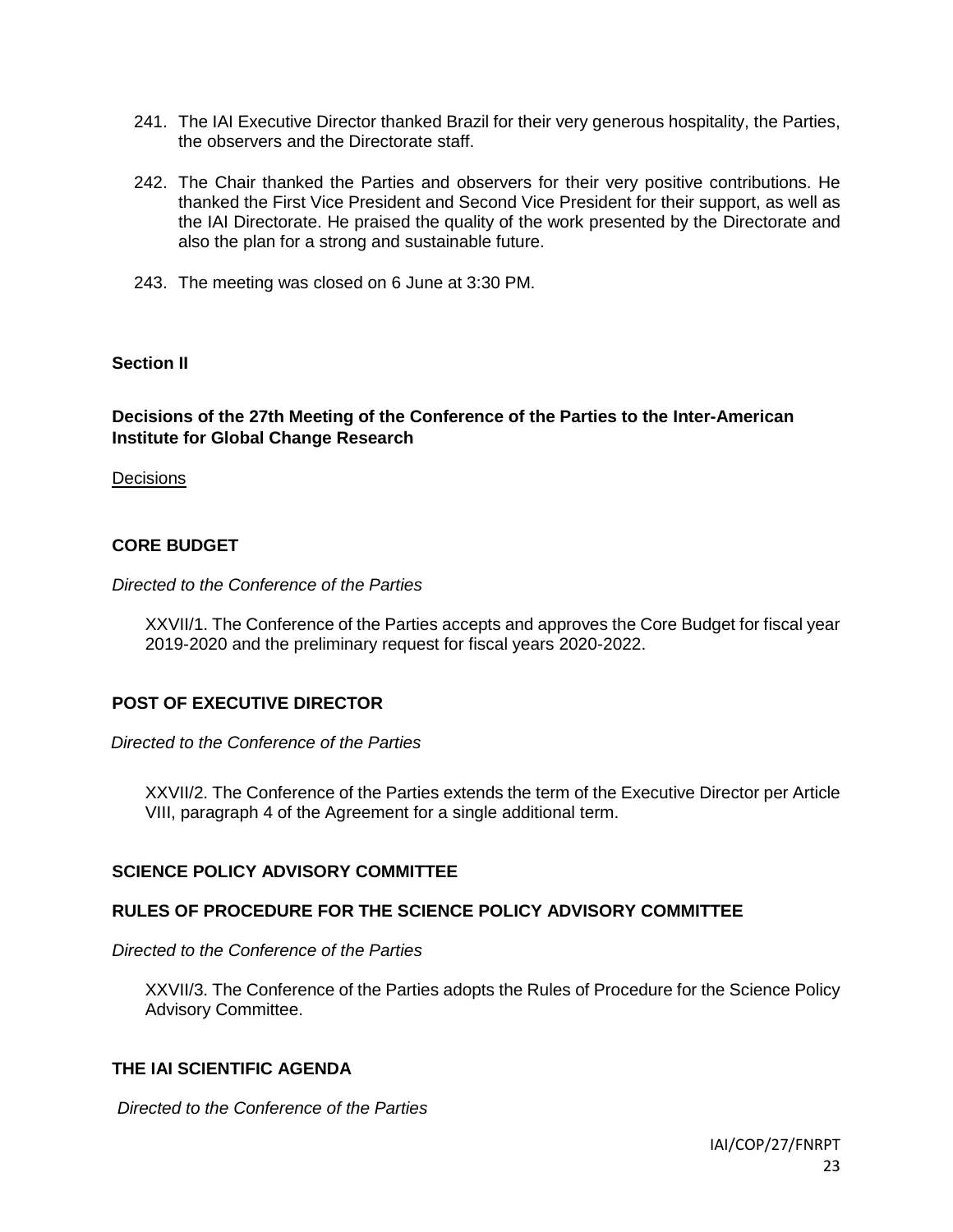XXVII/4. The Conference of the Parties adopts the revised IAI Scientific Agenda.

XXVII/5. The Science Advisory Committee and the Science-Policy Advisory Committee are instructed to further revise and update the IAI Scientific Agenda in line with the IAI Strategic Plan to better reflect transdisciplinary research and science with special attention to human issues and systems.

# **IAI CONFLICTS OF INTEREST AND STANDARDS OF ETHICAL CONDUCT**

*Directed to the Conference of the Parties*

XXVII/6. The Conference of the Parties adopts the revisions to the *IAI Conflicts of Interest and Standards of Ethical Conduct.*

# **ASSOCIATES OF THE INSTITUTE**

*Directed to the IAI Directorate, the Science Advisory Committee and the Science-Policy Advisory Committee*

XXVII/7. The IAI Directorate is instructed to work with the Scientific Advisory Committee and the Science Policy Advisory Committee and review implementation of Articles IX, X and XI of the Agreement with a view to recommending a process to increase the number of Institute Research Centers and Affiliated Research Institutions for consideration at the 28th meeting of the Conference of the Parties.

## **INVITATION TO BECOME AN ASSOCIATE OF THE INSTITUTE**

*Directed to the Conference of the Parties*

XXVII/8. The Conference of the Parties invites the Alexander von Humboldt Biological Resources Research Institute in Colombia to become an Associate of the Institute.

XXVII/9. The Conference of the Parties invites the Estación Científica COIBA AIP in Panama to become an Associate of the Institute.

## *Directed to the IAI Directorate*

XXVII/10. On behalf of the Conference of the Parties, the IAI Directorate is tasked with drafting an invitation to the Alexander von Humboldt Biological Resources Research Institute to become an Associate of the Institute and to prepare an Agreement of Association.

XXVII/11. On behalf of the Conference of the Parties, the IAI Directorate is instructed to draft an invitation to the Estación Científica COIBA AIP to become an Associate of the Institute and to prepare an Agreement of Association.

### **IAI STRATEGIC PLAN**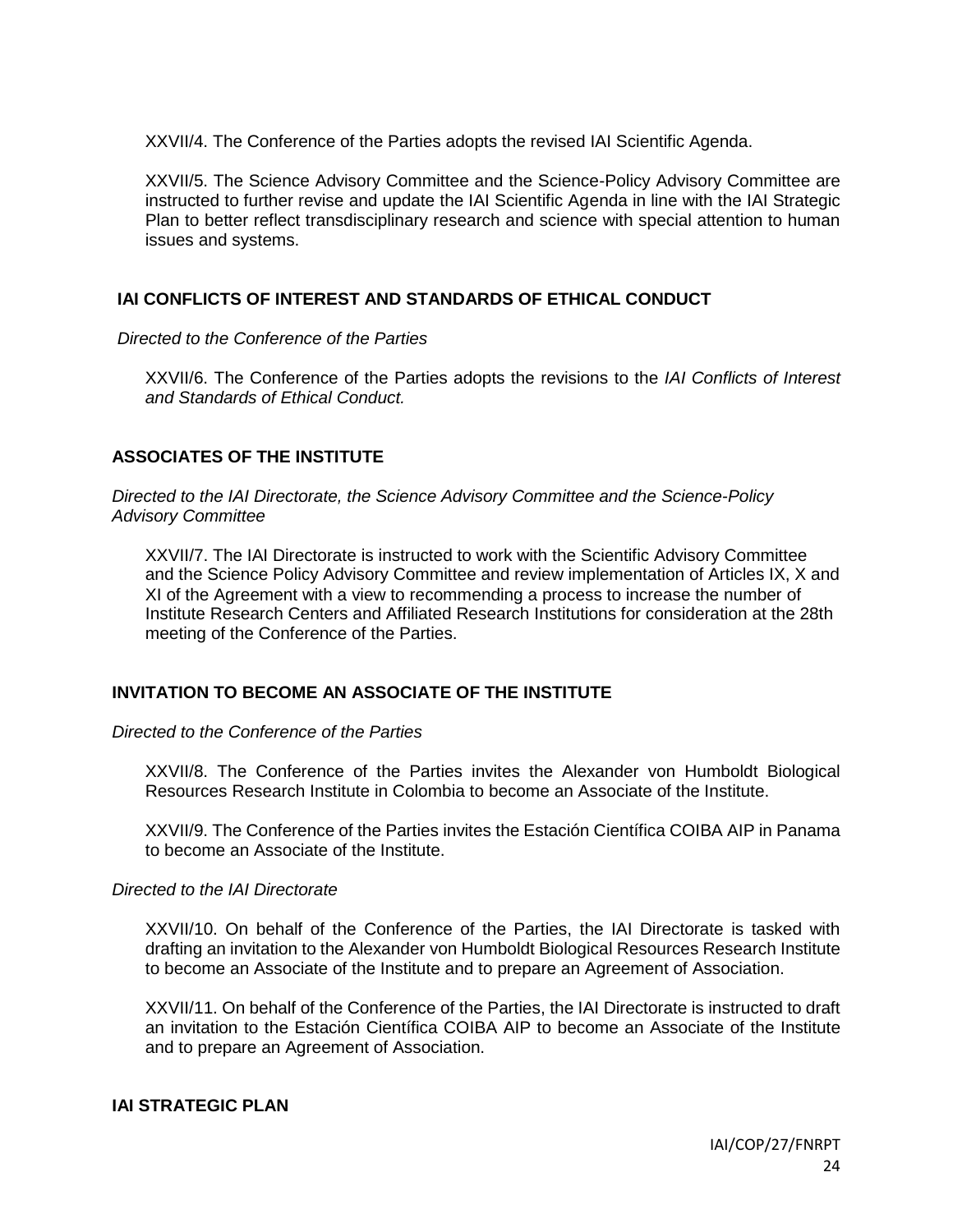### *Directed to the Conference of the Parties*

XXVII/12. The Conference of the Parties adopts the IAI Strategic Plan.

*Directed to the IAI Directorate, the Science Advisory Committee and the Science-Policy Advisory Committee*

XXVII/13. The IAI Directorate, in collaboration with the Scientific Advisory Committee, the Science-Policy Advisory Committee and interested Parties, is instructed to review and adjust the IAI Strategic Plan at minimum every three years and to present its review for consideration by the Conference of the Parties.

XXVII/14. The IAI Directorate, in collaboration with the Scientific Advisory Committee and the Science-Policy Advisory Committee, Associates and other partners, is instructed to report on implementation of the IAI Strategic Plan at each Conference of the Parties.

### **SCIENCE**

## **FOURTH ROUND OF COLLABORATIVE RESEARCH NETWORKS**

*Directed to the IAI Parties*

XXVII/15. Parties are invited to work with the IAI Directorate in an effort to harmonize the upcoming fourth round of Collaborative Research Networks (CRN4) with their national priorities and plans, as appropriate.

#### *Directed to the IAI Directorate*

XXVII/16. The IAI Directorate is instructed to continue exploring alignment of CRN4 with the Belmont Forum Collaborative Research Action (CRA), especially in light of efforts to develop a flexible funding mechanism for the Americas.

## **TRANSDISCIPLINARY RESEARCH**

### *Directed to the IAI Directorate, the Science Advisory Committee and the Science-Policy Advisory Committee*

XXVII/17. The IAI Directorate is directed to continue working in collaboration with the Scientific Advisory Committee and the Science Policy Advisory Committee on the design and implementation of transdisciplinary research on aspects of global change related to the sciences of the earth, ocean, atmosphere, the environment and the social sciences in alignment with the IAI Strategic Plan.

## **CAPACITY BUILDING**

## **IAI SCIENCE AND TECHNOLOGY POLICY (STEP) FELLOWSHIPS PROGRAM**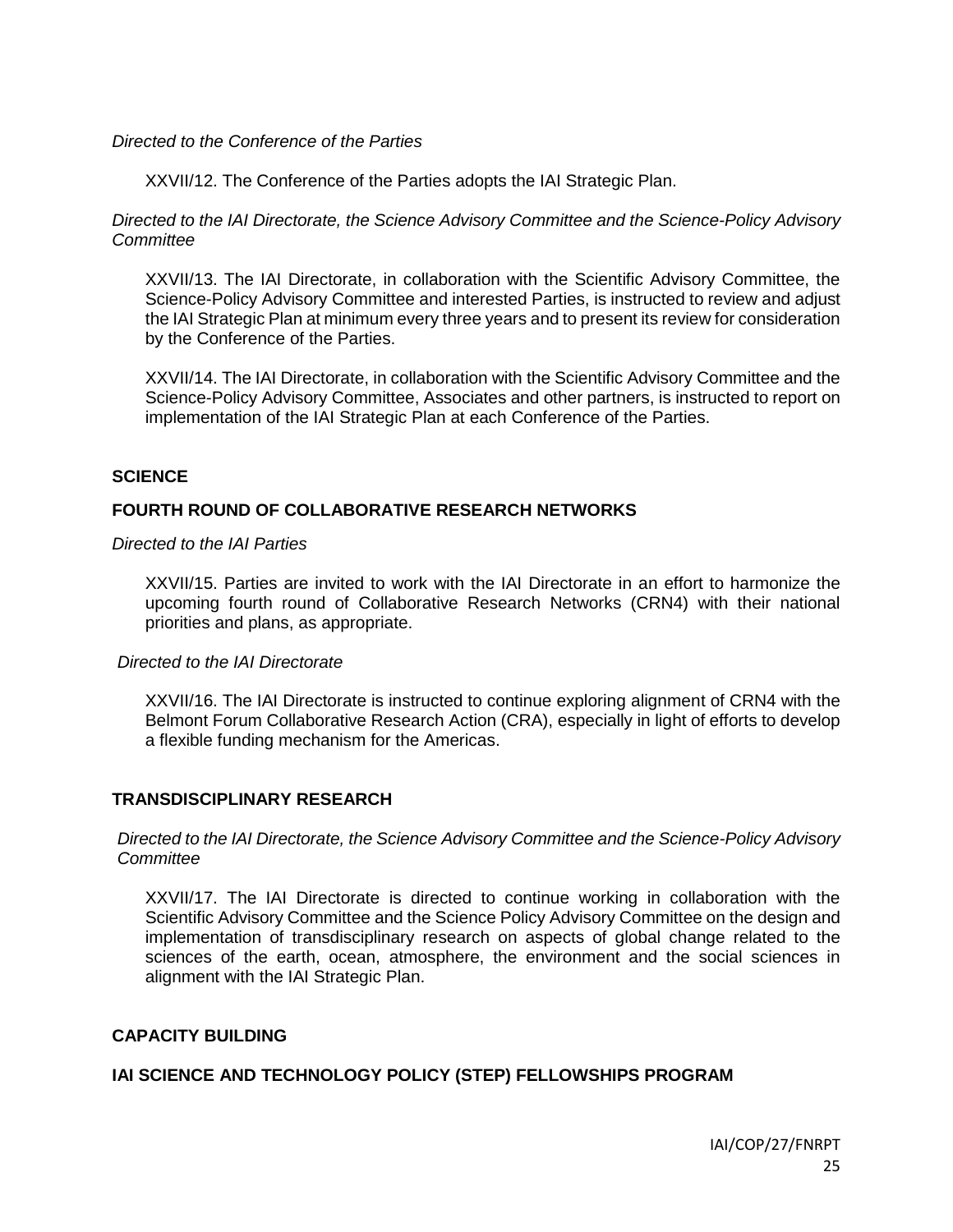### *Directed to the IAI Directorate*

XXVII/18. The IAI Directorate is instructed to implement the IAI Science and Technology Policy (STeP) Fellowships Program, subject to the availability of external financial resources.

## **THE IAI RESEARCH INTERNSHIP PROGRAM AND PRACTICAL TRAINING PROGRAM**

#### *Directed to the IAI Directorate*

XXVII/19. The IAI Directorate is instructed to invite IAI Parties to participate in a new iteration of the IAI Research Internship Program and Practical Training Program. Parties will be invited to nominate national institutions, or endorse institutions identified by the Directorate, to serve as research and/or policy host organizations and report back at the 28th meeting of the Conference of the Parties, subject to the availability of external financial resources.

## **SEED GRANT PROGRAMS**

#### *Directed to the IAI Directorate*

XXVII/20. The IAI Directorate is instructed to develop future Seed Grant Programs associated with the Professional Development Seminars that foster the development of transdisciplinary research teams and encourage the participation of scientists and professionals from IAI Parties, subject to the availability of external financial resources.

## **GLOBAL OUTREACH AND COOPERATION**

## **GREEN CLIMATE FUND**

#### *Directed to the IAI Directorate*

XXVII/21. The IAI Directorate is directed to continue to explore collaboration with the Green Climate Fund Secretariat, to act as a Readiness Delivery Partner in Latin America.

## **GERMAN FEDERAL MINISTRY OF EDUCATION AND RESEARCH**

#### *Directed to the IAI Directorate*

XXVII/22. The IAI Directorate is directed to identify viable avenues to engage Parties in partnership with the Initiative by the Federal Ministry of Education and Research (BMBF) of Germany to strengthen cooperation across countries and continents on issues of climate change.

#### **SCIENCE-POLICY**

*Directed to the Parties*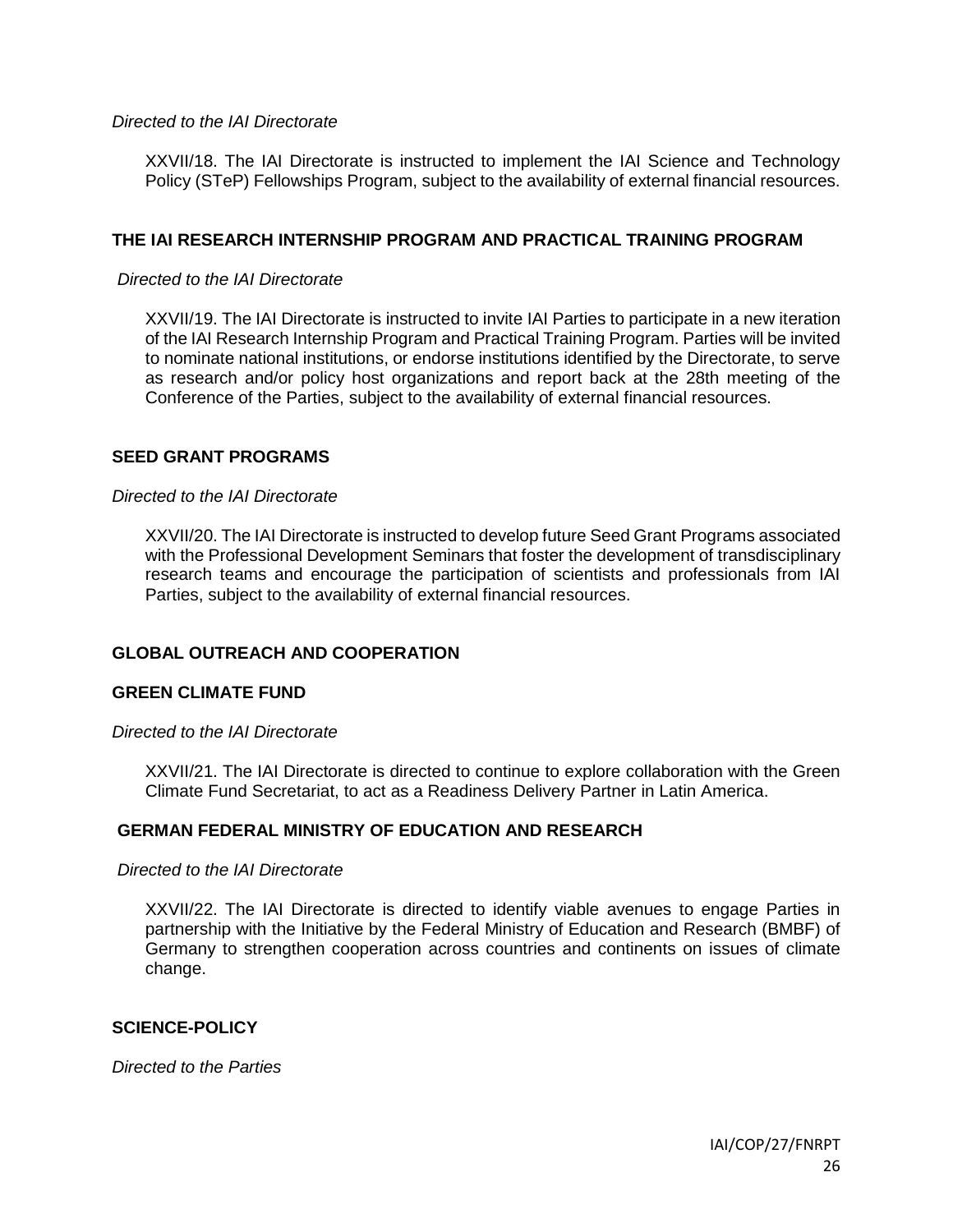XXVII/23. The Parties are invited to establish a process or mechanism by which the IAI focal point would be able to present the outcomes and results of IAI scientific projects to decision makers for the development of public policy relevant to global change.

XXVII/24. The Parties are invited to help the IAI Directorate to identify the priority areas and research needs for policy and decision making related to global change.

### *Directed to the IAI Directorate*

XXVII/25. The IAI Directorate is instructed to establish a mechanism to inform Parties, through their focal points, of outcomes and results of IAI scientific projects that may assist in the development of public policy relevant to global change.

XXVII/26. The IAI Directorate is instructed to assist the Parties in identifying priority areas and research needs for policy and decision making, as appropriate, related to global change and wherever possible, use this when designing and implementing its science program.

### **COMMUNICATIONS AND OUTREACH**

## **SPECIAL ISSUE ON THE IAI IN A PEER REVIEWED JOURNAL**

#### *Directed to the Parties*

XXVII/27. Parties are invited to consider contributing financial resources, as appropriate, to ensure publication of a special issue on the IAI in a peer reviewed journal.

#### *Directed to the IAI Directorate, the Science Advisory Committee and the Science-Policy Advisory Committee*

XXVII/28. The IAI Directorate is instructed to continue working jointly with the Science Advisory Committee (SAC), the Science Policy Advisory Committee (SPAC) and CRN3 researchers on the publication of a Special issue on the IAI in a peer reviewed journal.

XXVII/29. The IAI Science Advisory Committee (SAC) and the Science Policy Advisory Committee (SPAC) are instructed to collaborate with the Directorate on the publication of a special issue on the IAI in a peer reviewed journal, by acting as guest editors, reviewers, and/or any other function that contributes to the publication of the Special issue.

#### **FUND RAISING**

## **ESTABLISHMENT OF A FLEXIBLE FUNDING MECHANISM FOR THE AMERICAS**

#### *Directed to the IAI Directorate*

XXVII/30. The IAI Directorate is instructed to inform and, when appropriate, involve the Executive Council in work related to the establishment of a flexible funding mechanism for the Americas.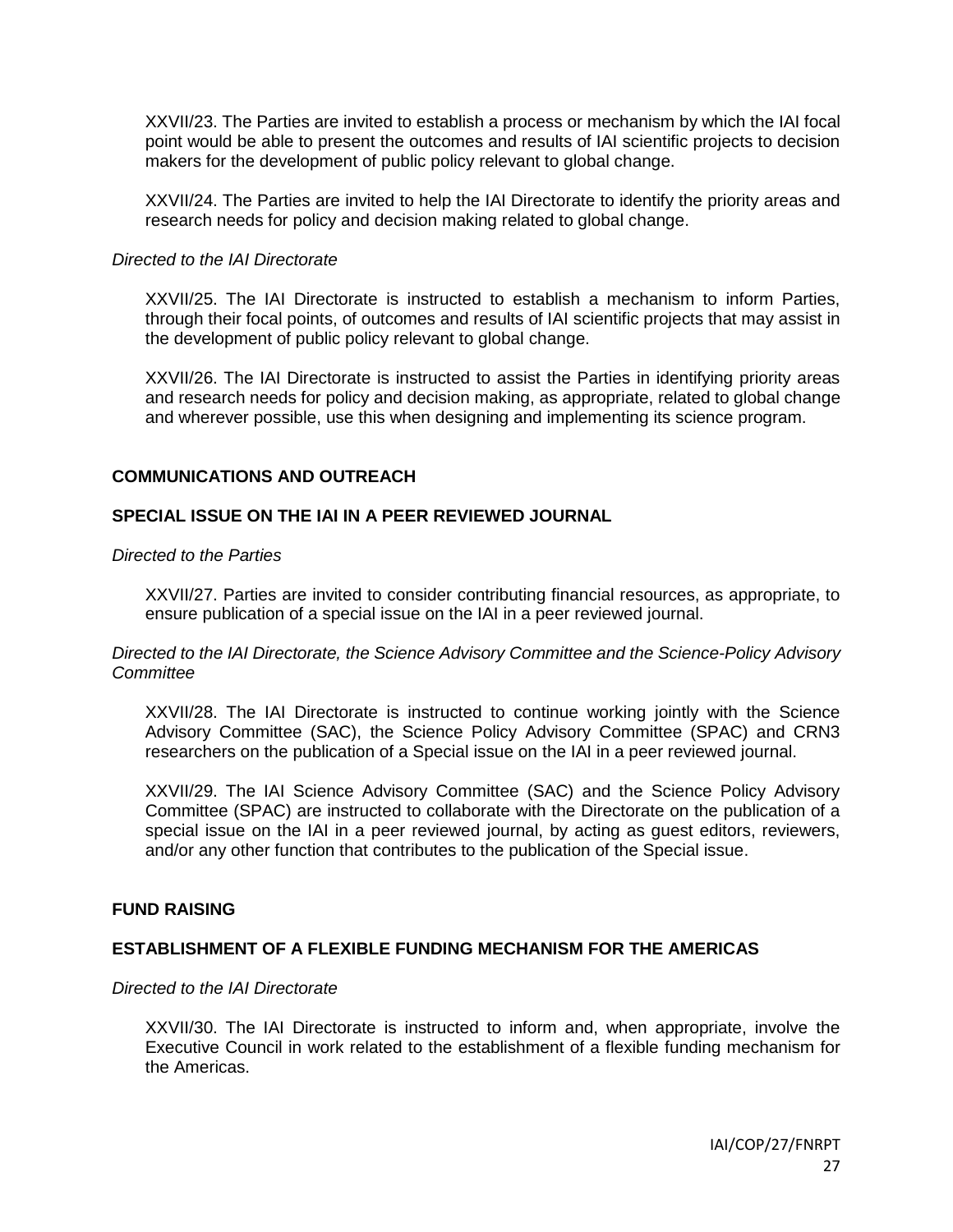XXVII/31. The IAI Directorate is instructed to inform on and, when appropriate, to involve the Executive Council in joint activities with the Belmont Forum, in particular efforts to establish a flexible mechanism to facilitate the funding of scientific projects on global change in the Americas.

## **ESTABLISH A TASK FORCE TO MEET WITH NATIONAL FUNDING AGENCIES**

### *Directed to the Conference of the Parties*

XXVII/32. The Conference of the Parties is invited to establish a task force to meet with national funding agencies to encourage and to ensure support to IAI science and capacity building programs, activities and projects.

### **DATA AND INFORMATION**

### **OPEN DATA**

#### *Directed to Parties*

XXVII/33. Parties are invited to support, as appropriate and in accordance to national legislation, the project on a Collaborative South-South regional approach to the promotion of and adherence to open data and open science.

#### *Directed to the IAI Directorate*

XXVII/34. The IAI Directorate is instructed to strengthen its collaboration with the Committee on Data of the Committee on Data for Science and Technology (CODATA), the International Council for Science (ICS) and the African Academy of Science (AAS) to ensure development and implementation of a Collaborative South-South regional approach to the promotion of and adherence to open data and open science.

XXVII/35. The IAI Directorate is instructed to communicate with scientists and researchers in the Americas and encourage them to register metadata and data on the IAI open data portal related to results of their research on global change.

XXVII/36. The Directorate is instructed to establish partnerships with relevant organizations to eliminate duplication of work and to increase access to open data.

## **ELECTIONS**

## **ELECTION OF SPAC MEMBERS**

#### *Directed to the Conference of the Parties*

XXVII/37. The Conference of the Parties invites current SPAC members and members whose terms are expiring to continue their participation in the Committee until elections may be held.